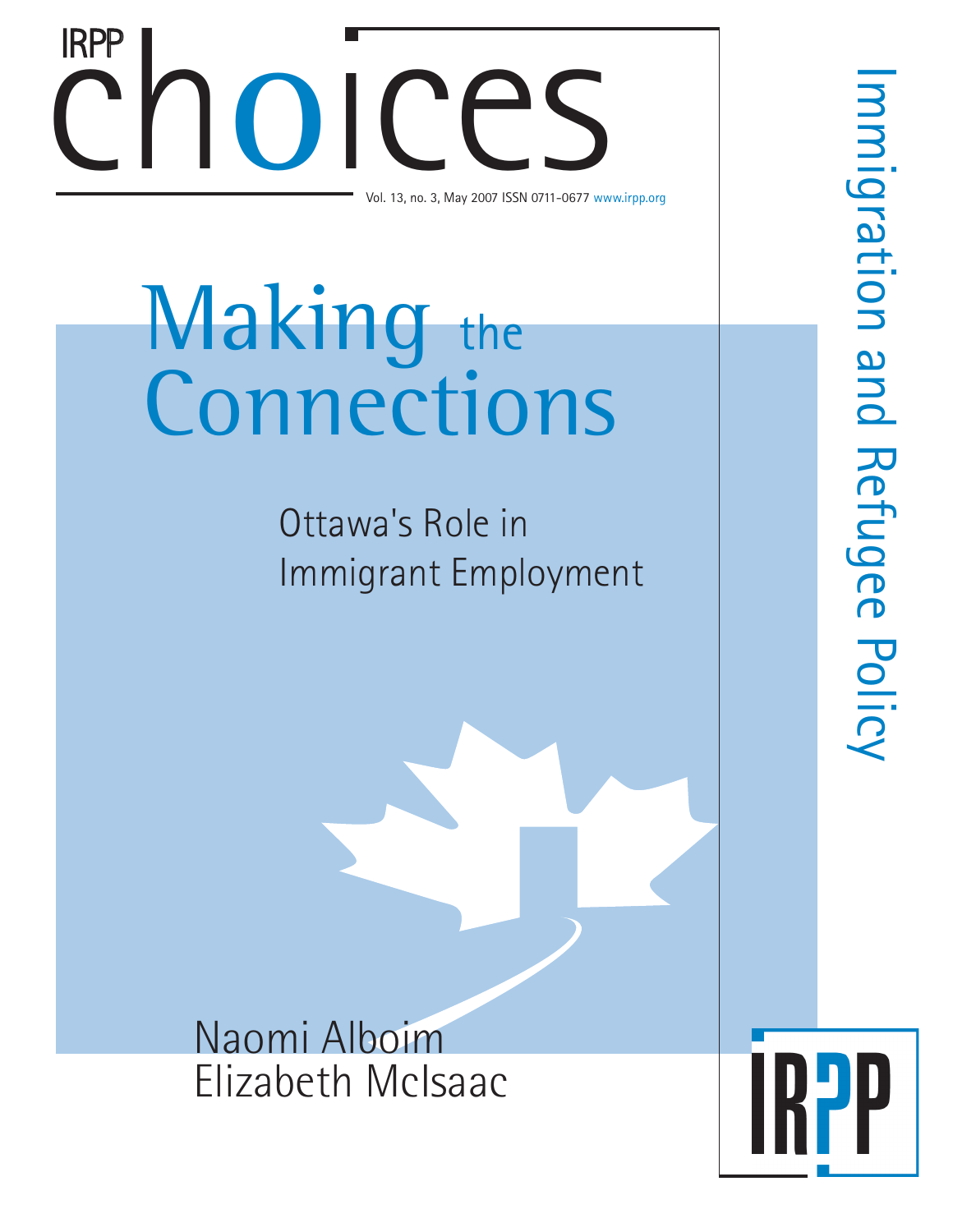

F ounded in 1972, the Institute for Research on Public Policy is an independent, national, nonprofit organization.

IRPP seeks to improve public policy in Canada by generating research, providing insight and sparking debate that will contribute to the public policy decision-making process and strengthen the quality of the public policy decisions made by Canadian governments, citizens, institutions and organizations.

IRPP's independence is assured by an endowment fund established in the early 1970s.

F ondé en 1972, l'Institut de recherche en politiques publiques (IRPP) est un organisme canadien, indépendant et sans but lucratif.

L'IRPP cherche à améliorer les politiques publiques canadiennes en encourageant la recherche, en mettant de l'avant de nouvelles perspectives et en suscitant des débats qui contribueront au processus décisionnel en matière de politiques publiques et qui rehausseront la qualité des décisions que prennent les gouvernements, les citoyens, les institutions et les organismes canadiens.

L'indépendance de l'IRPP est assurée par un fonds de dotation établi au début des années 1970.

This publication was produced under the direction of Geneviève Bouchard, Research Director, IRPP. The manuscript was copy-edited by Mary Williams, proofreading was by Francesca Worrall, production was by Chantal Létourneau, art direction was by Schumacher Design, and printing was by Impressions Hébert 2001.

Copyright belongs to IRPP. To order or request permission to reprint, contact:

IRPP 1470 Peel Street, Suite 200 Montreal, Quebec H3A 1T1 Telephone: 514-985-2461 Fax: 514-985-2559 E-mail: irpp@irpp.org

All *IRPP Choices* and *IRPP Policy Matters* are available for download at www.irpp.org

To cite this document:

Alboim, Naomi, and Elizabeth McIsaac. 2007. "Making the Connections: Ottawa's Role in Immigrant Employment." *IRPP Choices* 13 (3).

The opinions expressed in this paper are those of the authors and do not necessarily reflect the views of IRPP or its Board of Directors.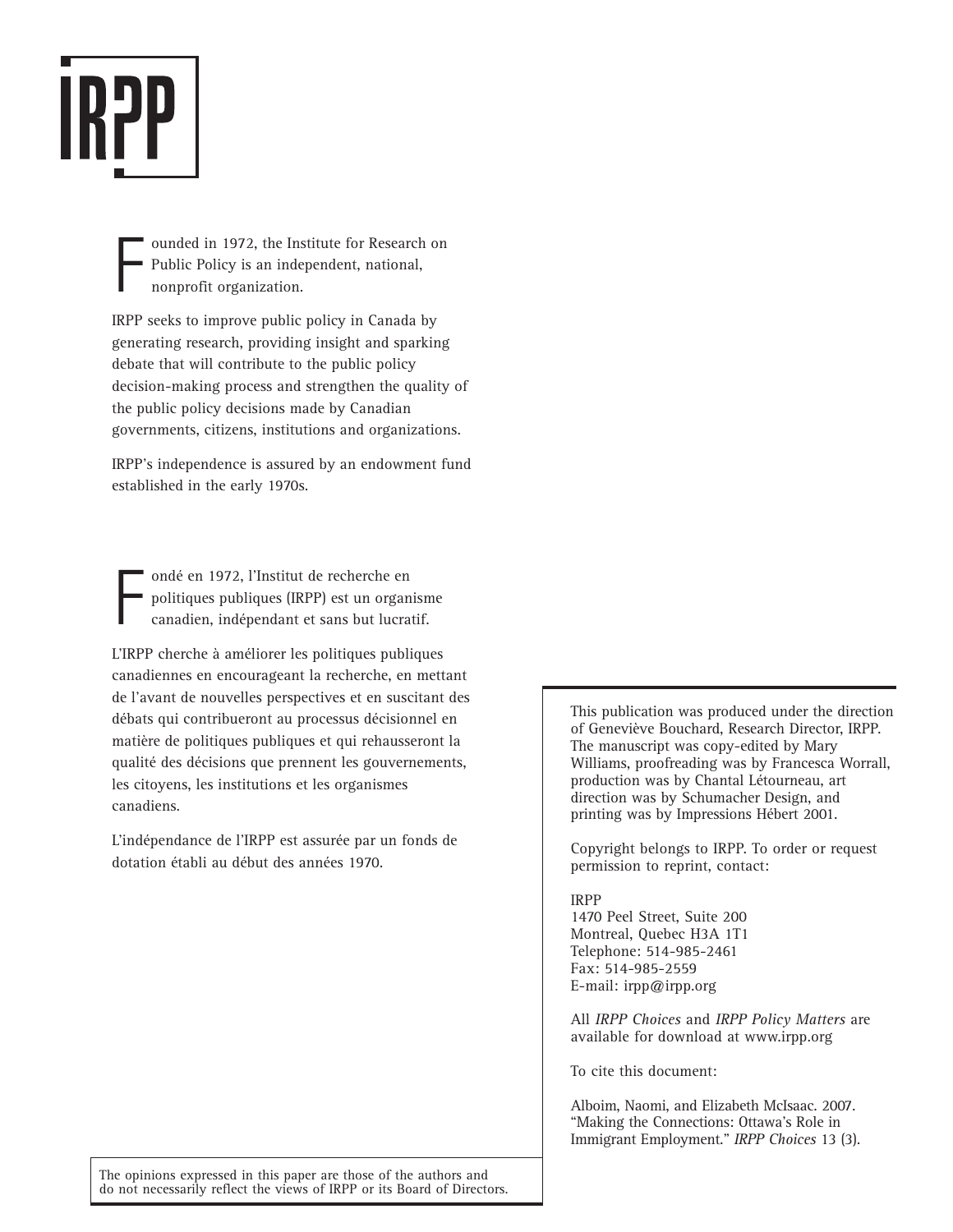# About the Authors

**Naomi Alboim** is a fellow, adjunct professor, and vicechair of the Policy Forum at the School of Policy Studies at Queen's University. She is also an active public policy consultant, advising governments and NGOs across Canada and abroad. Naomi is an associate of the Maytree Foundation, and in that capacity she works on issues pertaining to the integration of skilled immigrants into the Canadian labour market. She is on the board of the Toronto Region Immigrant Employment Council (TRIEC) and is the chair of its Intergovernmental Relations Committee. Prior to this, Naomi worked at senior levels in the federal and Ontario provincial governments for twenty-five years, including eight years as deputy minister in three different portfolios, one of which was the Ontario Ministry of Citizenship. She is a member of the Order of Ontario and a recipient of the Queen's Jubilee Gold Medal for public service.

**Elizabeth McIsaac** is the executive director of TRIEC. Elizabeth has worked with TRIEC since it was launched in 2003 as a project of the Maytree Foundation. She has held various positions at the Maytree Foundation, most recently as the director of policy. Before joining the foundation, Elizabeth was executive director of the Association of International Physicians and Surgeons of Ontario, advocating for policy changes to improve access to licensing for immigrant doctors in Ontario. Prior to this she worked in direct service with immigrant and refugee communities, as well as in various roles in research and teaching.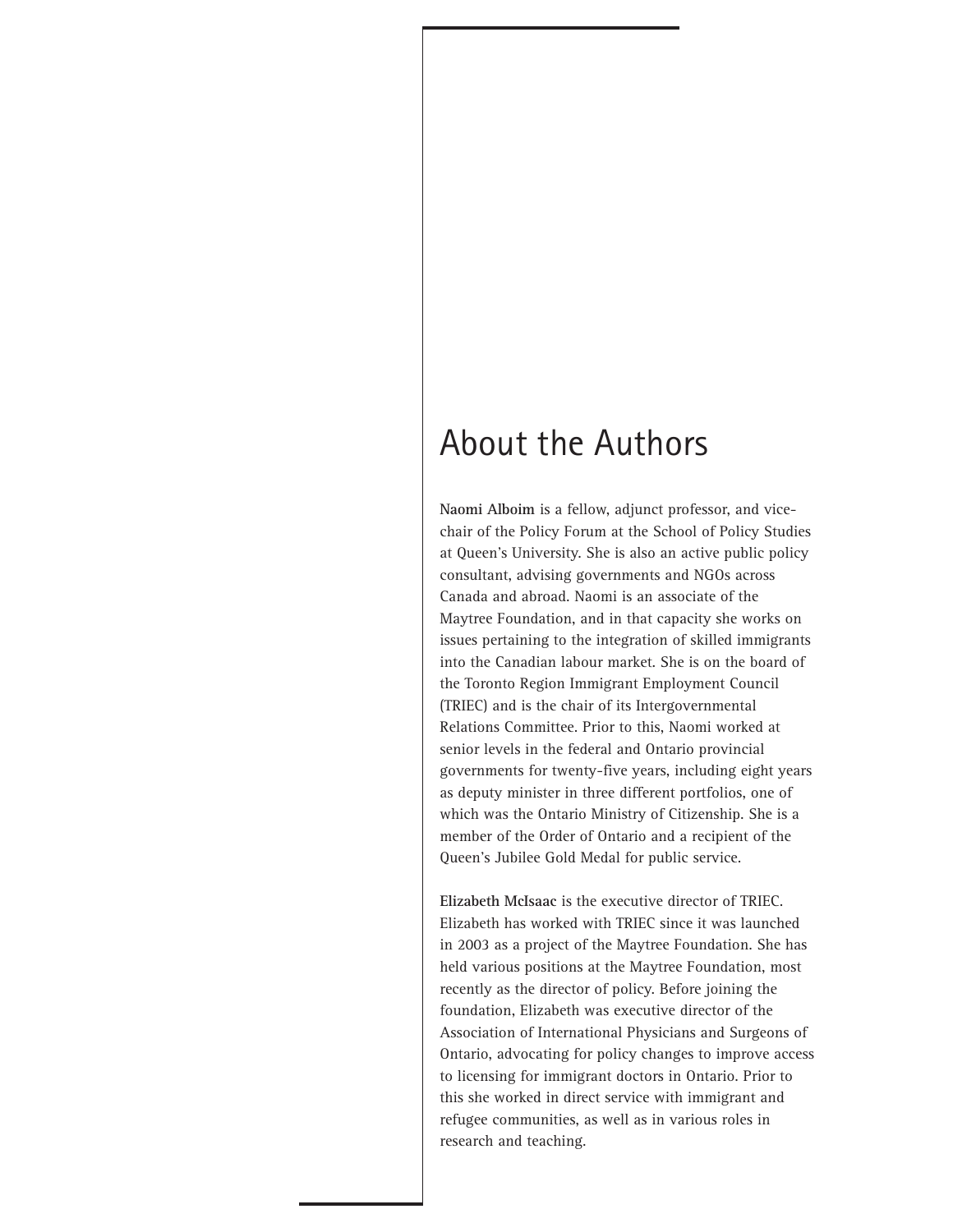# Shaping Canada's Future: Immigration and Refugee Policy / Bâtir l'avenir : la politique relative à l'immigration et aux réfugiés

Research Director / Directrice de recherche Geneviève Bouchard

his series comprises individual *IRPP Choices*<br>and *IRPP Policy Matters* studies on Canadian<br>immigration policy and its challenges, and also<br>on other countries' immigration and refugee policies. his series comprises individual *IRPP Choices* and *IRPP Policy Matters* studies on Canadian immigration policy and its challenges, and also Issues discussed in this research program include the relationship between sovereignty and economic integration, security and border control, and reconciliation of economic and humanitarian objectives.

ette série comprend des études *Choix IRPP* et *Enjeux publics IRPP* qui portent sur la politique canadienne d'immigration et ses nouveaux défis, mais également sur les différentes politiques d'immigration et de protection de réfugiés à travers le monde. Les questions abordées dans ce programme de recherche touchent aux rapports entre souveraineté et intégration économique, sécurité et contrôle des frontières, conciliation des objectifs économiques et humanitaires.

# **Contents**

- 2 Introduction
- 6 The Current Landscape
- 8 Promising Practices
- 13 A Strategic Role for the Federal Government
- 19 Conclusion
- 20 Notes
- 21 References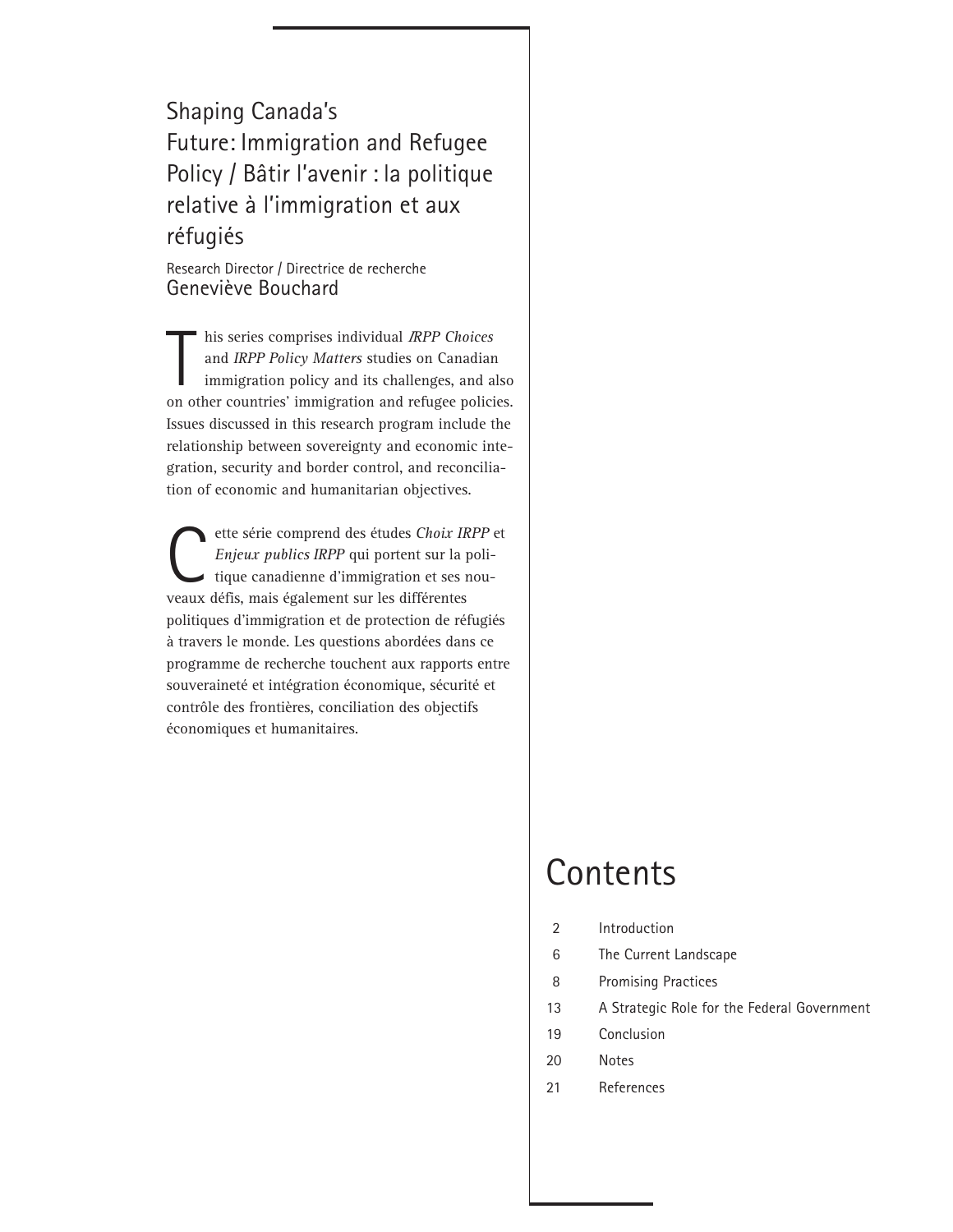# List of Acronyms

| <b>CIC</b>    | Citizenship and Immigration Canada     |
|---------------|----------------------------------------|
| <b>CLB</b>    | Canadian Language Benchmark            |
| EI            | employment insurance                   |
| <b>ELT</b>    | Enhanced Language Training             |
| <b>FCRP</b>   | Foreign Credential Recognition         |
|               | Program                                |
| <b>HRSDC</b>  | Human Resources and Social             |
|               | Development Canada                     |
| <b>LMDA</b>   | Labour Market Development              |
|               | Agreement                              |
| <b>LMPA</b>   | Labour Market Partnership Agreement    |
| <b>PNP</b>    | Provincial Nominee Program             |
| <b>PROMIS</b> | PROMotion-Intégration-Société nouvelle |
| <b>RNEN</b>   | Regional Newcomer Employment           |
|               | <b>Networks</b>                        |
| <b>TRIEC</b>  | Toronto Region Immigrant Employment    |
|               | Council                                |
|               |                                        |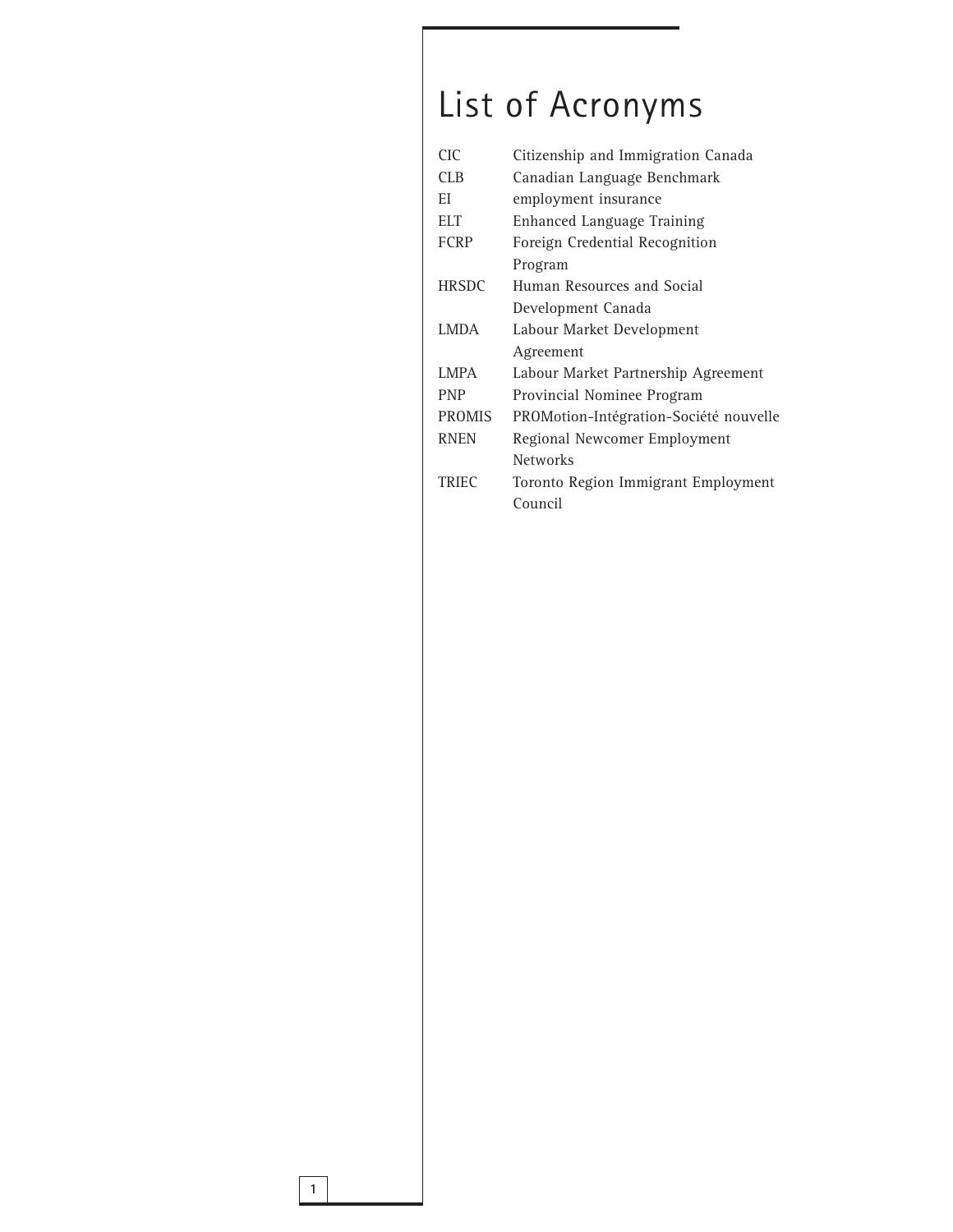# Making the **Connections** Ottawa's Role in Immigrant Employment

Naomi Alboim and Elizabeth McIsaac

## Introduction

mmigration levels for 2007 have been set for an<br>increased range of 250,000 to 265,000 new perma<br>nent residents.<sup>1</sup> This is 10,000 above the projec-<br>tions for 2006, and it signals an ongoing commitment mmigration levels for 2007 have been set for an increased range of 250,000 to 265,000 new permanent residents.<sup>1</sup> This is 10,000 above the projecon the part of the Canadian government to seek in immigration solutions to ever-widening gaps in the labour market and to demographic pressures.

As the government adheres to the traditional view of immigration as a cornerstone of nation building, its decision to increase immigration levels is an unremarkable one. What requires consideration, however, is the policy architecture that is being constructed to support this direction. As an element in the broader context of human capital development, the positioning of immigration as a solution to labour market shortfalls can only succeed if it is systemically articulated with related policy developments — that is, labour market development and education and training.

In the 2006 federal budget, the government committed \$18 million toward establishing an agency "to ensure foreign-trained immigrants meet Canadian standards, while getting those who are trained and ready to work in their fields of expertise into the work force more quickly" (Finance Canada 2006, chap. 3). The mandate, structure and governance of the proposed agency were left to be determined through consultations with the provinces and other stakeholders.

In the 2007 federal budget, the government announced that a foreign credential referral office would be created by late spring with a \$13-million investment over two years, funded from existing sources. "This new Office will provide prospective immigrants overseas and newcomers already in Canada with information about the Canadian labour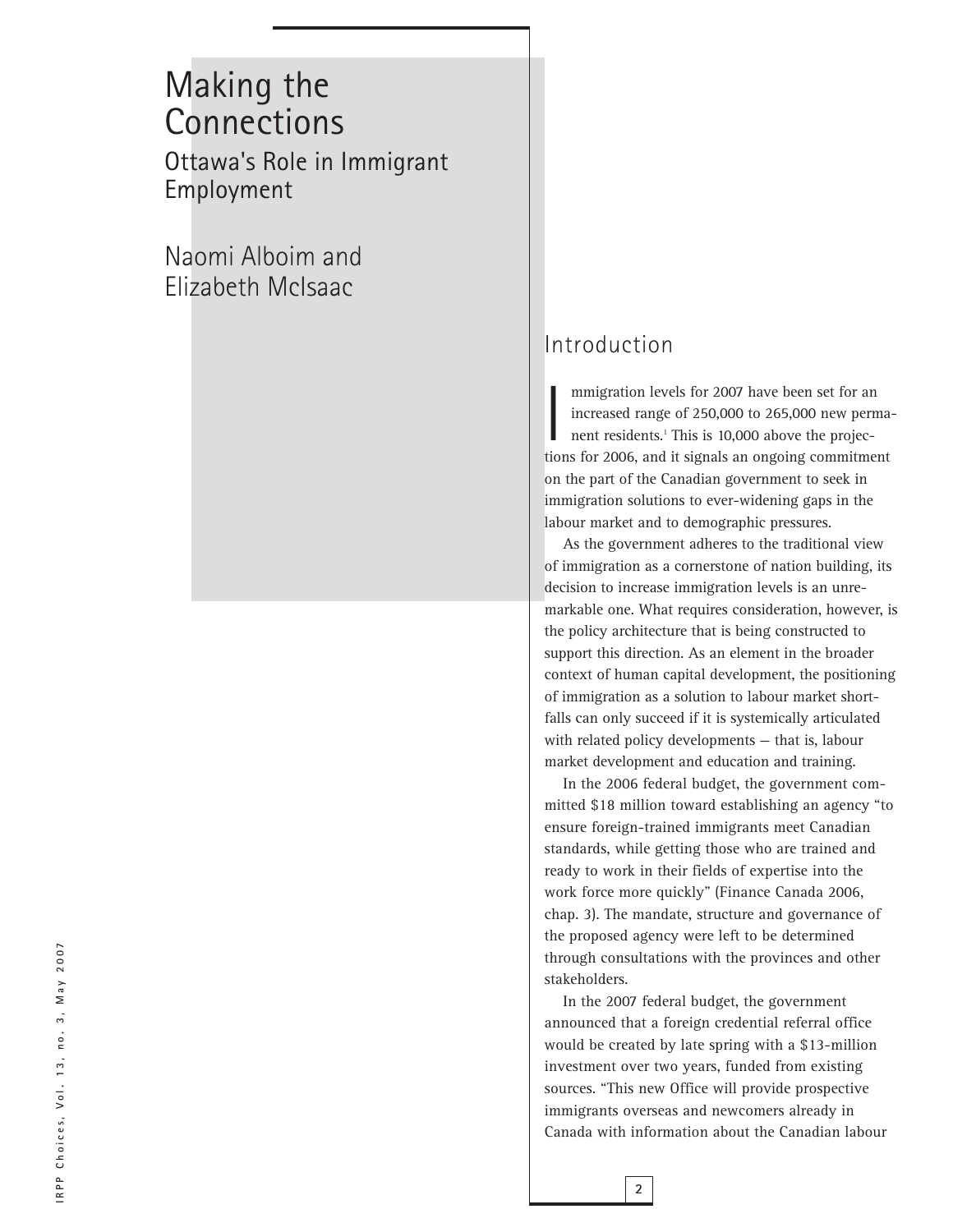market and credential assessment and recognition requirements. As well, it will provide immigrants with path-finding and referral services to identify and connect with the appropriate assessment bodies" (Finance Canada 2007, 24). The office is yet another response to an already cluttered arena of policy instruments, funding programs and jurisdictional arrangements. As such, it will either be a useful tool to clarify and coordinate the landscape or merely add to the noise and confusion.

There are many players involved in the domain of skilled immigrant employment.<sup>2</sup> Within government, Citizenship and Immigration Canada (CIC) and Human Resources and Social Development Canada (HRSDC) are the lead players at the federal level, and then there are their provincial counterparts. For skilled immigrants who belong to regulated professions, provincial regulatory bodies play a significant role, as do postsecondary educational institutions and credential assessment services, all of which are under provincial jurisdiction. In addition, community-based service organizations — and, of course, employers — are key players. This multiplicity of stakeholders makes finding policy solutions a complex task.

This paper focuses particularly on the role of the federal government in finding solutions to skilled immigrant employment in Canada, with special attention to foreign credentials and skills recognition and effective labour market integration strategies. To provide a context, we will briefly review the current experience of skilled immigrants in the labour market and Canadian labour market demands. We will then explore the current federal policy landscape for both immigration and labour market issues and review programs and practices that provide examples of successes upon which we can build. Finally, based on the existing context, relationships and promising practices, we will recommend ways in which the federal government can play a strategic role in resolving this issue.

#### **Profile of skilled immigrants and their labour market experiences**

The profile of immigrants arriving in Canada has shifted dramatically over the last three decades, particularly in terms of levels of education and countries of origin. The proportion of university graduates among all categories of immigrants — including refugees, family-class immigrants and economic immigrants — is substantially higher than that among the Canadian-born in the same age group. Among permanent residents over the age of 15 who were

landed in 2005, 45.9 percent had a university degree. Within the economic class, or skilled-worker category, 79.5 percent of principal applicants had at least one university degree (CIC 2006b).

The change in continents from which immigrants are coming — the most significant source shift is from Europe to Asia — has altered the face of Canada, and it has also been identified as one of the causes of the negative labour market outcomes that these immigrants experience (see Sweetman 2005). Related factors may include reduced official language competency, lack of credential recognition and discrimination. The top four source countries in 2005 were China, India, the Philippines and Pakistan.

As well, immigrants to Canada have a high propensity for settling in cities — in particular, Toronto, Vancouver and Montreal: in 2005, 43 percent settled in the Greater Toronto Area (CIC 2006b). Recent immigrants identify the most important factors influencing their choice of destination as the presence of family and friends and the existence of established immigrant communities (Statistics Canada 2005).

Although the immigrants who have arrived since the 1990s are the most educated to date, their labour market outcomes are not comparable with those of previous cohorts of immigrants or their Canadianborn counterparts. These reduced outcomes seem incongruous in light of the labour and skills shortages experienced throughout Canada. The expectation is that by 2011 immigrants will account for 100 percent of net labour market growth. There is therefore a growing imperative to develop policy responses that facilitate improved labour market performance for skilled immigrants. While immigrants, including recent ones, had higher labour market participation rates than Canadian-born individuals in the early 1980s, by 1991, the situation had reversed so that the participation rate for immigrants fell below the national average, and the gap grew even wider for recent immigrants. This gap has persisted, despite economic recovery in the latter half of the 1990s.

With respect to levels of earnings, immigrants have historically caught up with their Canadian-born counterparts within 10 years of arrival. However, this trend has not continued for immigrants who arrived in the 1990s. Although some recent immigrants have found jobs in high-skilled occupations, especially in the field of information technology, many, regardless of education, are employed in low-skilled occupations. There is an overrepresentation of university-educated immigrants in low-skilled jobs, and many recent

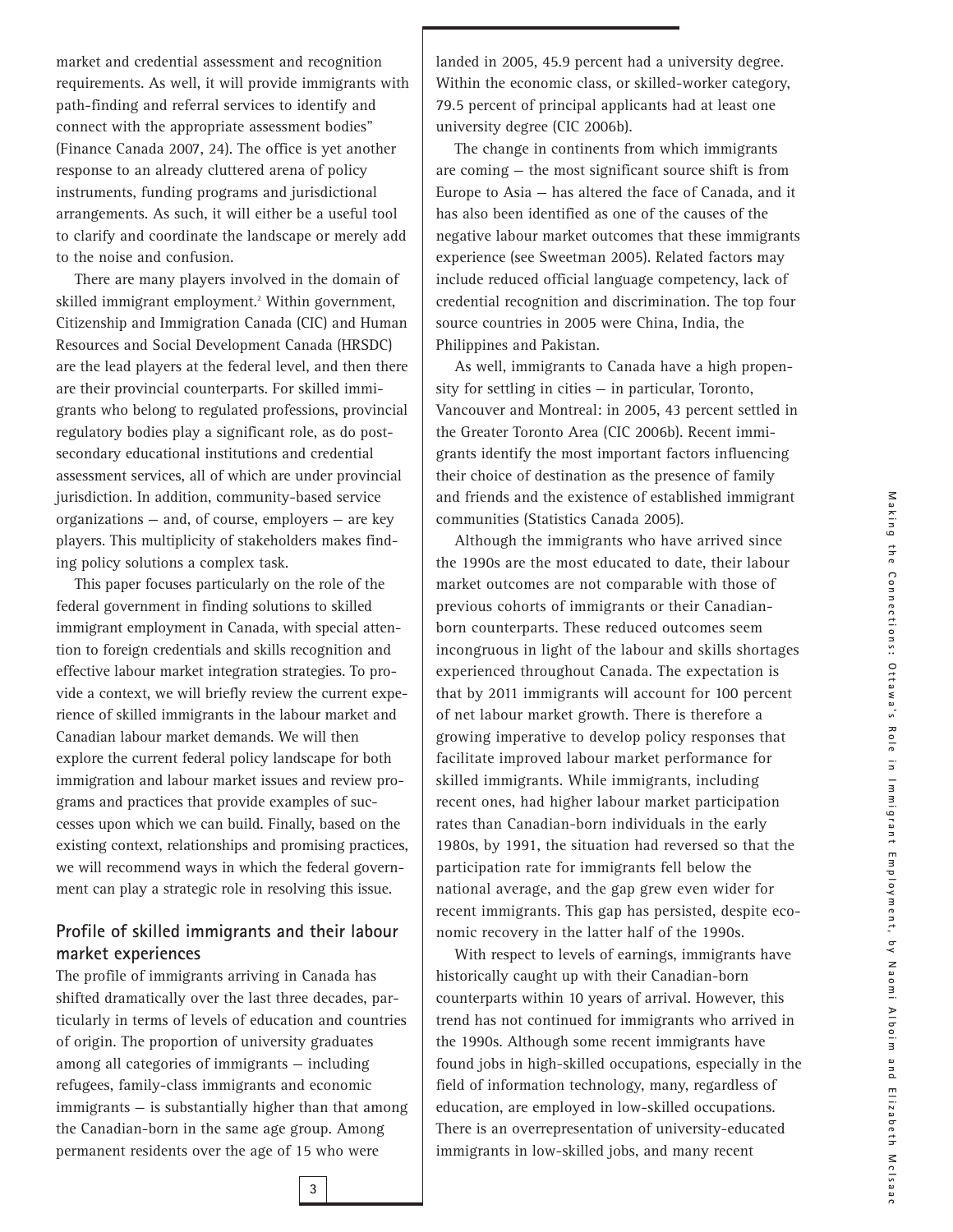immigrants with university degrees are employed in jobs that typically require a high school education or less. The Longitudinal Survey of Immigrants to Canada, which surveyed approximately 12,000 immigrants who arrived in Canada in 2000-01, found that only 40 percent of skilled principal applicants are working in the occupation or profession for which they were trained, effectively making 60 percent downwardly mobile (Statistics Canada 2005). However, there are variations in these figures, as stronger or weaker labour market opportunities in particular sectors create different outcomes. As well, skilled principal applicants — the only category selected on the basis of the point system — have been found to have better long-term economic outcomes than other immigrant classes (Hiebert 2006).

The economic recession of the first part of the 1990s had a significant impact on the labour market performance of newly arrived immigrants, and their performance did not rebound in the same way as that of their Canadian-born counterparts. Overall, there have been deteriorating labour market outcomes for all new labour market entrants; among recent immigrant men, for example, this accounts for 40 percent of the decline in entry-level earnings (Picot and Sweetman 2005, 20).

#### **Barriers and challenges**

The barriers to appropriate immigrant labour market participation in Canada include, but are not limited to, a broad range of issues that relate to employer and regulatory requirements for Canadian work experience, credential recognition, licensing for regulated professionals, lack of labour market language training, lack of customized upgrading and support opportunities, and lack of information overseas and in Canada. But contextual factors also affect these barriers and challenges. While the immigrants who are arriving have more education, they must compete with a better educated Canadian labour force. Research has found that competition from the Canadian-born is also a contributing factor to labour market outcomes for new immigrants, especially in a knowledge economy that supports credentialism (see Reitz 2001) and relies heavily upon communication skills. And within this knowledge economy are the jobs for which many immigrants, selected especially for their education and skills, are striving.

There is also the challenge posed by the fact that while immigration selection criteria now focus on education, language competency and skills that fit

this new labour market, the types of programs needed to facilitate settlement — and, more specifically, labour market entry — have not been changed accordingly. To a great extent, these programs continue to focus on the reception needs of new arrivals and not on communication and labour market entry supports. Most commonly cited by immigrants as a barrier to the labour market is lack of Canadian work experience. This barrier creates a vicious circle for new labour market entrants and leads many highly skilled immigrants to take survival jobs. Research has shown that this can have negative longer-term impacts on labour market performance. For professionals, prolonged under- or unemployment can lead to deskilling, seriously affecting their prospects of reentering the profession. It can also result in chronic occupational dislocation, lower income and downward social mobility (see Ontario Ministry of Training, Colleges and Universities 2002). The requirement of Canadian work experience adopted by employers and some occupational regulatory bodies can be bona fide where specificities of the Canadian profession and/or context demand a knowledge of particular laws, practices or ethics. However, it is often used as a means to mitigate risk when a candidate's experience is unknown or unfamiliar, and it is sometimes exploited in a discriminatory fashion to exclude candidates.

The second most common barrier cited by immigrants is credential recognition. According to the Longitudinal Survey of Immigrants to Canada, of those immigrants who had their credentials assessed, 56 percent were fully accepted, 19 percent were partially accepted, 15 percent were still in process and 11 percent reported that their credentials were not accepted (Statistics Canada 2005). However, having one's credentials assessed does not mean having them recognized and valued by an end-user — that is, an employer or occupational regulatory body.

One of the challenges of credential recognition in Canada is that there is no standardized approach to assessment, and therefore no portability. There is a variety of service providers — including colleges, universities, occupational regulatory bodies and independent assessment service agencies — but there are jurisdictional limitations on the recognition of assessments across provinces and institutions. In addition, there are no standardized methods for allowing immigrants to demonstrate their competencies and experience.

Furthermore, in many cases, employers are not familiar with the value of the assessment. The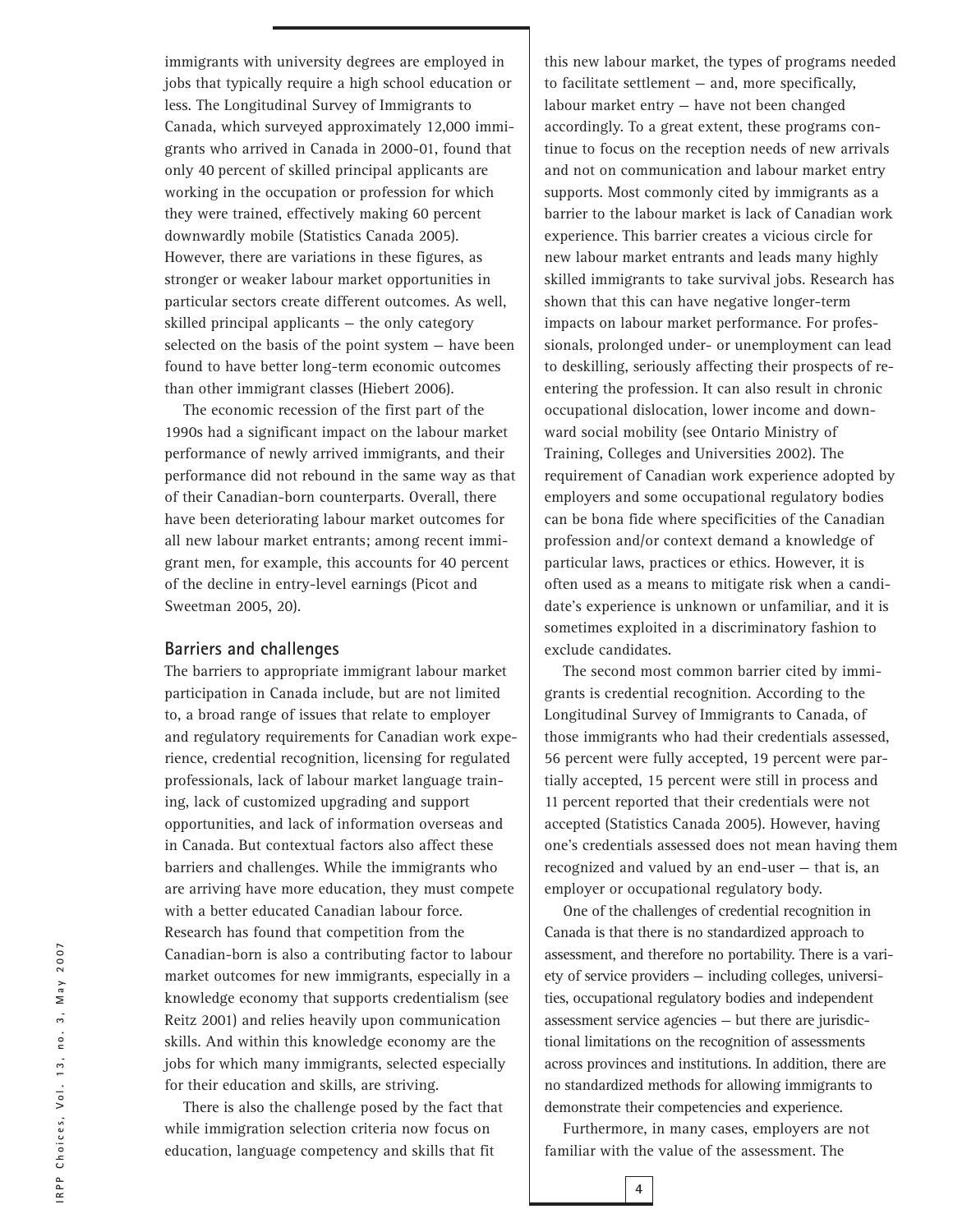Conference Board of Canada has calculated that nonrecognition of immigrant credentials costs the Canadian economy \$3.42 billion to \$4.97 billion annually.3 Another study, published in 2001, demonstrated a similar impact, estimating that immigrants with foreign credentials earned \$2.4 billion less than nonimmigrant Canadians with formally comparable skills. The reason provided was that immigrants worked below their skill level. The study further suggested that at least two-thirds of their unutilized skills, worth \$1.6 billion, were in fact transferable to the Canadian context (Reitz 2001).

However, while credential recognition is cited as a key problem, research shows that it has not worsened over the last two decades (Picot and Sweetman 2005). This suggests that it is not the primary causal factor in the falling employment rate and widening earnings gap experienced by immigrants. Other important factors include the discounting of foreign experience, the change in immigrant source countries and the impact of macroeconomics on immigrants.

Recent research that looks at the return on foreign work experience and education shows that foreign work experience is particularly discounted by the labour market: one year of it is worth only about one-third of a year of Canadian work experience. Similarly, foreign education is worth only about 70 percent as much as Canadian education. However, immigrants with a foreign education who also obtain a Canadian credential receive a higher return on their total education, suggesting that a Canadian credential can convert a foreign degree into a more valuable one (Alboim, Finnie and Meng 2005). These findings help to explain some of the variance in earnings between similarly educated immigrants and the Canadian-born.

As we have noted, the shift in source countries for immigration has important implications for labour market performance — Canada now receives far more immigrants from Asia than from Western Europe. This shift results in changes in language capacities and the ethno-racial composition of immigrants. Research suggests that one-third of the decline in earnings among immigrants is attributable to changes in source regions and home language (Picot and Sweetman 2005). Although the source country issue involves a complex blend of factors that are difficult to separate, there is ample research that documents the correlation between race and poverty in Canadian society (Ornstein 2000) and, increasingly, that points to racial discrimination within the labour market

(Teelucksingh and Galabuzi 2005). But, again, the issue is complicated by associated factors — foreign credentials, foreign work experience, and language — which make definitive causal linkages difficult to identify.

The shift in source countries may also have an impact on qualifications recognition. Institutions that formally or informally undertake assessments of immigrant qualifications (occupational regulatory bodies, colleges, universities, employers) may not be familiar with the qualifications earned in certain countries, and they may not have the capacity to assess their equivalence appropriately. There may also be real gaps in the qualifications being presented — gaps that must be filled before an equivalency is granted.

#### **Immediate and impending labour market demands**

Skill and labour shortages are being felt acutely in particular regions and industries across Canada. In its study of long-term vacancies in small businesses, the Canadian Federation of Independent Business found that the persistent shortage of qualified, skilled labour challenges small-business owners and threatens their growth potential. When polled at the end of 2005, one in two small-business owners in Canada (52 percent) named employee shortages as a point of concern (Bourgeois and Debus 2006).

Skill shortages are particularly evident within the booming oil industry in Alberta, where the shortfall of skilled labour is expected to reach 100,000 workers over the next 10 years. British Columbia is not far behind in its growing need for particular skill sets, with an emphasis on the trades. These demands put mounting pressure on policy-makers to facilitate worker recruitment and develop policies to effectively integrate skilled immigrants into the economy.

A key challenge in this regard is represented by the fact that close to 500,000 applications (for 800,000 people) to immigrate to Canada have been submitted, and there is a four- to five-year wait for processing. Employers are frustrated that there is no means to fasttrack applicants whose skills are needed immediately; the process is largely paper-based, so the possibility of conducting searches is limited. They have put pressure on Ottawa to increase the capacity and speed of the Temporary Worker Program, which is jointly administered by CIC and HRSDC, in some cases using that program inappropriately to circumvent the Skilled Worker Permanent Immigration Program. The Temporary Worker Program was designed to either fill short-term needs or bring in temporary personnel until permanent

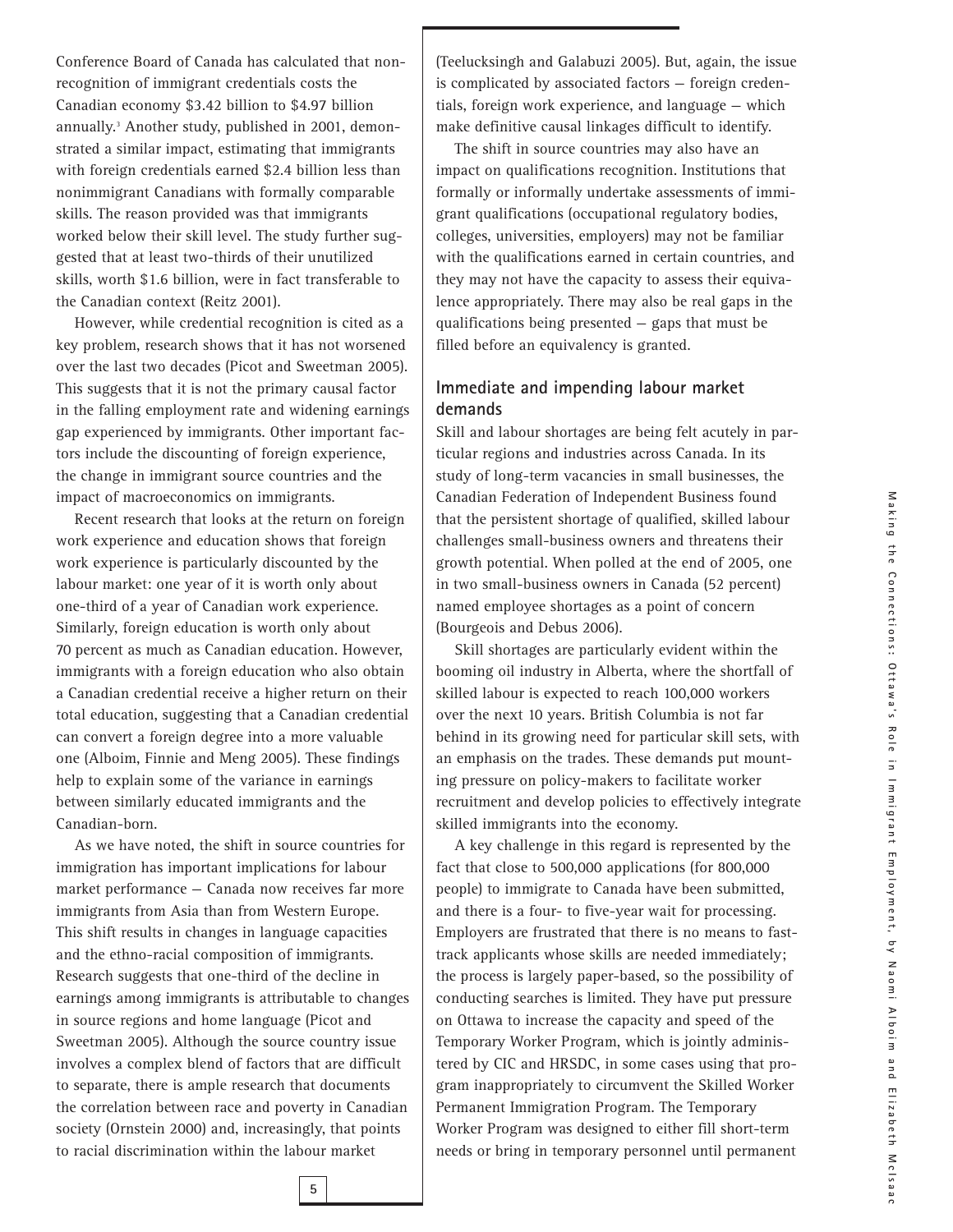employees could be found; it was not intended to be a stepping stone in a permanent immigration process.

In 2006, almost 100,000 workers with temporary resident status arrived in Canada. This number has been steadily growing over the last decade and is expected to rise even higher, given the new initiatives announced in the 2007 budget. A two-year investment of \$51 million will be made to improve the Temporary Foreign Worker Program, and a significant policy shift accompanied by a two-year, \$33.6-million investment will allow skilled foreign workers and Canadianeducated foreign students who are already in Canada to apply for permanent residence without leaving the country. It is expected that these two measures will greatly increase the number of people entering and staying in Canada through "temporary" programs.

While there are certainly some positive aspects to these policy changes, the fact that there will be increased numbers of people in Canada with temporary status hoping to become permanent residents could have some negative repercussions. These include the potential exploitation of temporary workers, suppression of wages in certain sectors, and ineligibility of temporary workers and their families for services. In addition, there will be less incentive for employers to train or hire those immigrants already here and other under- or unemployed individuals. Another potential difficulty of granting permanent residence to an additional 25,000 people from within Canada (as estimated in the 2007 Budget [Finance Canada 2007, 218]) is that because they will be accommodated within current immigration levels, the 800,000 people currently applying for permanent residence directly from abroad will have to wait even longer to come to Canada.

Another mechanism being used to address the need for quicker processing of workers is the Provincial Nominee Program (PNP), which allows provinces and employers to identify particular labour market needs and the people who can fill them. Provinces are also using the PNP to attract immigration to areas other than Montreal, Toronto and Vancouver in order to address their economic and demographic needs.

Immigration remains a core element of Canada's human capital strategy, although there are variations in the specific needs of regions and sectors. The federal government therefore has a Canada-wide priority to deliver clear leadership on this issue.

## The Current Landscape

abour markets are inherently local in nature<br>and have particularities that require responsive<br>and flexible policies and programs. The current<br>reality in the Calgary-Edmonton-Fort McMurray corabour markets are inherently local in nature and have particularities that require responsive and flexible policies and programs. The current ridor is profoundly different from that in Miramichi or in Hamilton or in Winnipeg. What works in Toronto may not be relevant in Vancouver. Industries vary, labour market shortages are distinct, and conditions for growth are unique. Despite this, however, we require pan-Canadian policies that allow for the development of *all* our human resources and the interprovincial mobility of workers.

New labour market entrants — youth, women, Aboriginal people or immigrants — need appropriate training and linkages to employers. Each group has particular challenges and may require special interventions that address the barriers it faces. In the case of skilled immigrants, it is essential to involve a broad array of stakeholders in the design, development and delivery of such interventions. These stakeholders include post-secondary educational institutions that provide skills assessment, language training or bridging programs; credential assessment services that validate qualifications obtained overseas; occupational regulatory bodies that certify and license for some professions; community agencies that implement federal, provincial and municipal labour market programs; and, of course, all three levels of government, which design, resource and implement immigration and labour market development policies and programs. The existence of this complex web of stakeholders gives rise to the challenge of ensuring coordination, collaboration and coherence while also allowing an effective response to local needs within a pan-Canadian framework.

The complexity of this policy area is the result of the policy silos that have been established for each of the various elements of human capital development. There are discrete areas of responsibility and accountability within departments and ministries federally and provincially, and this makes vertical and horizontal coordination challenging.

#### **Immigration**

According to section 95 of the Constitution, immigration is a shared federal and provincial responsibility. CIC has the federal responsibility for both selection and settlement. In terms of settlement, its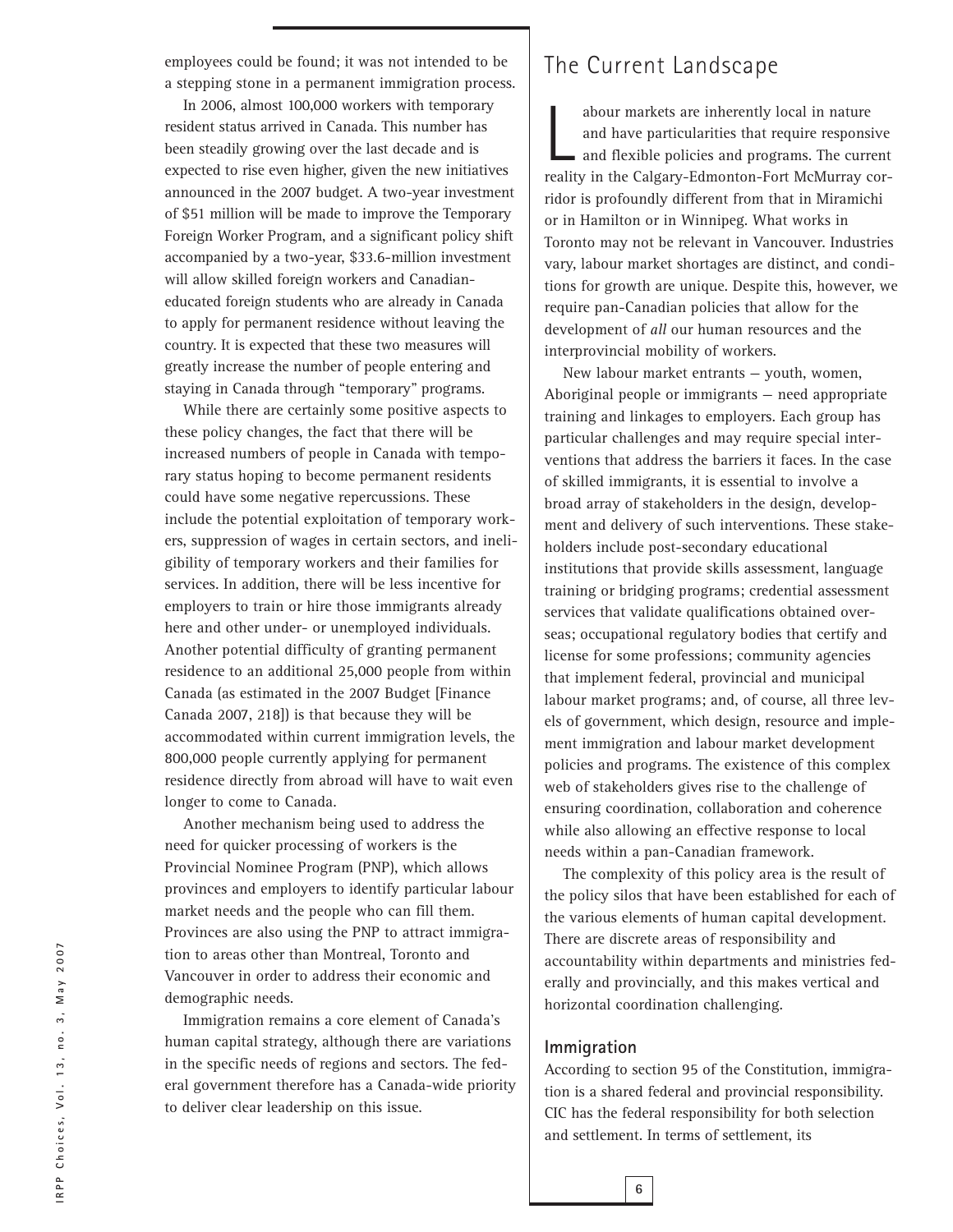responsibilities are constrained by its mandate — that is, it must provide programs and services that relate to the settlement of immigrants (language training and settlement counselling) but nothing explicitly related to labour market integration. In a broad sense, some of the recent developments in language programming include labour market orientation and involve establishing connections with employers, but this is as close to labour market linkages as CIC gets. In fact, the expansion of current settlement programming to include labour market activity would require a change in the terms and conditions of the programs, but that would be welcome. As well, CIC has joint responsibility with HRSDC for determining policy on temporary workers and is a partner in the implementation of provincial nominee programs.

Provincial ministries with responsibility for immigration are cast variously, based on the province's vision and organizational imperatives. Some provinces, like Manitoba, place immigration with labour; others situate it within ministries of employment, human resources or economic development. The provincial linkages of immigration with labour market responsibilities indicate the need for close alignment between these areas in both policy development and program delivery. However, some provinces, like Ontario and Quebec, have separate ministries that mirror the federal construct.

In order to enhance vertical coordination in the delivery of services, CIC has signed immigration agreements with British Columbia, Saskatchewan, Manitoba, Ontario, Quebec, New Brunswick, Newfoundland and Labrador, the Yukon and Prince Edward Island. The Canada-Quebec Accord is the most comprehensive of these agreements. Signed in 1991, it gives Quebec full authority to select skilled workers and control over its own reception, language training and integration services. The agreements with Manitoba and British Columbia transfer federal funds and responsibility for settlement services to those provinces. The other agreements focus primarily on information sharing, provincial nominee programs (with the exception of PEI and the Yukon) and international students. The November 2005 agreement with Ontario is the most recently signed; its implementation and funding began in January 2007. While it does not transfer funds to the province, it is comprehensive, covering settlement and language training services and a provincial nominee program, and, importantly, it is the only agreement that includes recognition of the role of municipalities.

**7**

Provincial nominee programs allow provinces to determine immigration initiatives that respond to their particular labour market needs. These initiatives can involve nominating immigrants to fill shortages, or nominating those who have been specifically identified by employers, whether or not they fulfill the point system criteria for federal skilled workers; they can also provide for international students to work in the province for two years after completing their studies. In most cases, provincially nominated immigrants are fast-tracked by CIC, since the nominating province has already conducted the selection screening.

#### **Labour market**

At the federal level, labour market programming, including implementation of the *Employment Insurance Act*, falls under the jurisdiction of HRSDC. The Act delineates the benefits and supports available to individuals who have lost employment and are seeking to re-enter the labour market. Most of the resources allocated are destined for those individuals with a previous significant Canadian labour market attachment, and they are not generally available to new labour market entrants. In fact, the EI (employment insurance) program has been roundly criticized for covering only a very small percentage of the unemployed (22 percent in Toronto; 25 percent in Vancouver). HRSDC, as noted earlier, is also responsible for the administration of the Temporary Worker Program.

In the 1996 Speech from the Throne, the Government of Canada made a commitment to withdraw from providing labour market training directly and to create new partnerships with the provinces and territories in the form of Labour Market Development Agreements (LMDAs). These agreements were intended to improve labour market program objectives, such as servicing clients, reducing duplication of federalprovincial programs, and meeting more effectively the needs of regional and local labour markets.

LMDAs have been concluded with all provinces and territories using one of two models. Under the comanaged model, HRSDC delivers employment benefits and support measures but shares responsibility for the design, management and evaluation of these programs with the provinces and territories. Newfoundland and Labrador, Prince Edward Island, British Columbia, the Yukon and Nova Scotia have comanaged models; Nova Scotia's is structured as a strategic partnership — a variation of the comanagement model. The remaining provinces and territories have transfer LMDAs, according to which the provinces and territories assume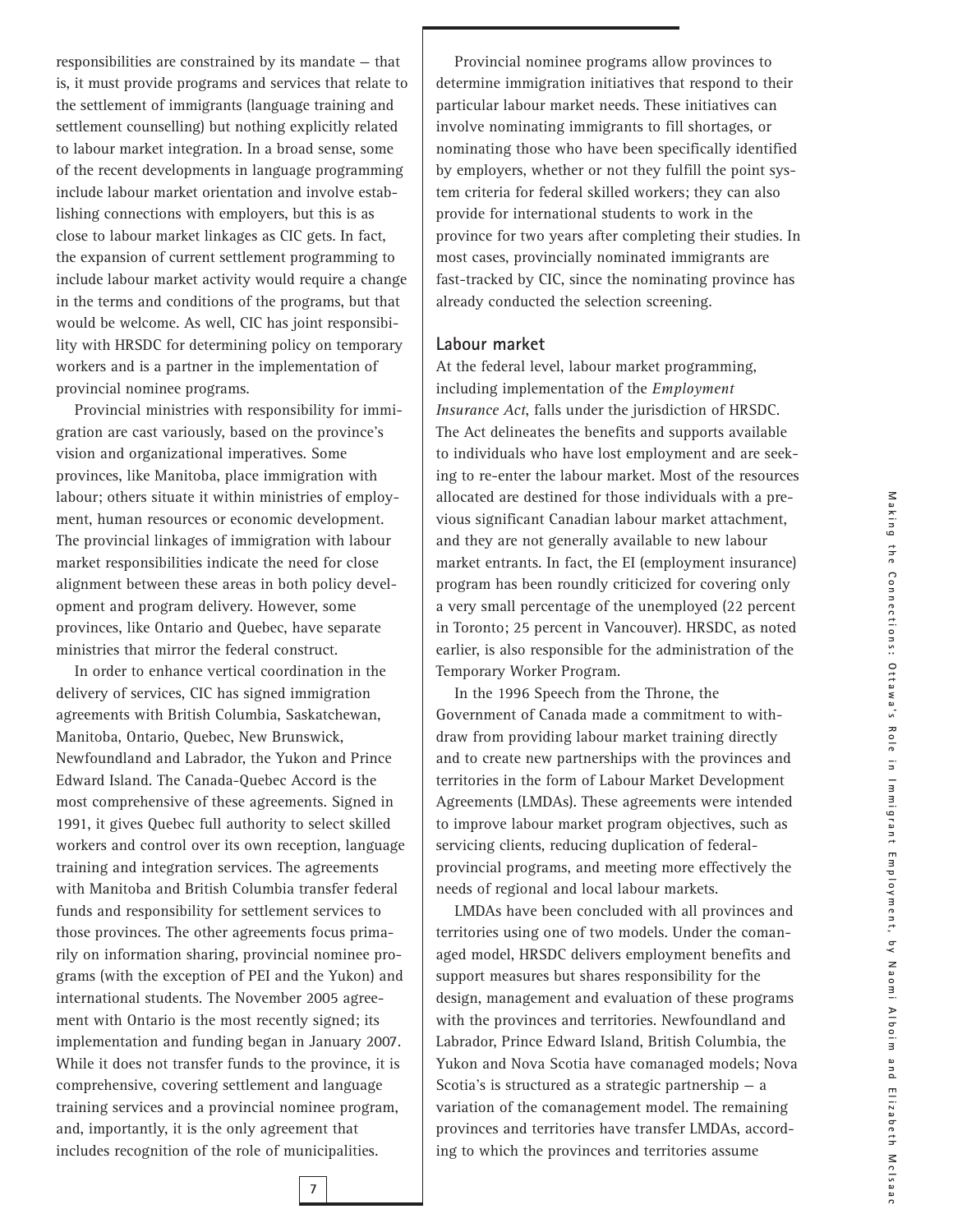responsibility for the delivery and management of labour market programs, which are funded under part 2 of the *Employment Insurance Act*. The 2007 budget contains the federal government's offer to negotiate full-transfer LMDAs with provinces and territories that do not yet have them.

The employment benefits delivered under the LMDAs help unemployed EI-insured individuals gain work experience (Job Creation Partnerships), improve job skills or start new businesses as well as encourage employers to provide opportunities for work experience (Targeted Wage Subsidies). The funding is also used to address human resource, labour market and labour force issues.

#### **The gap in horizontal coordination**

While both the immigration agreements and the LMDAs recognize the need for vertical collaboration and coordination, the same level of formalized coordination does not exist horizontally between departments and ministries within a particular order of government. As noted earlier, neither set of agreement focuses specifically on the labour market integration needs of immigrants. Immigration agreements do not focus on the labour market, and while LMDAs facilitate reentry into the labour market for EIinsured individuals, there is a gap in labour market programming for new immigrants, who do not have the same level of Canadian labour force attachment as other EI-eligible workers.

This lack of funding, targeting and coordination in the planning, development and delivery of labour market services and programs for immigrants has a direct impact on the experience of the immigrant and on our ability to maximize available human capital. It challenges the existing policy architecture and demands remedies. Should existing programs and services funded in accord with part 2 of the *Employment Insurance Act*<sup>4</sup> and delivered either at the federal or provincial level be expanded to include immigrants? Or should a new stream of program initiatives targeted at immigrants and funded by other sources be developed?

The federal government has chosen a third path. In the 2007 budget, it announced its intention to establish (beginning in 2008-09) a program to invest \$500 million annually through bilateral arrangements with each province and territory to address the gap in labour market programming support for those who do not currently qualify for training under the EI program. While this is a start, there is no particular

emphasis on the training needs of the immigrant population, and the amount of funding allocated is likely inadequate to serve all of those not eligible for EI.

The federal government has also created the Foreign Credential Recognition Program within HRSDC to address some of the problems faced by skilled immigrants, but it is limited in size and scope: \$68 million over six years has been allocated to implement the program and to develop tools for assessing and recognizing the credentials of foreigntrained individuals, although the federal government will not actually conduct credential assessment. Still, the challenge of integrating skilled immigrants into the labour market requires a more comprehensive and systemic approach.

Other federal departments also play a role here, including Canadian Heritage and Industry Canada. As well, Health Canada has devised a strategy to support the integration of internationally educated health professionals. The federal government has a vital role to play in ensuring that immigration continues to be an important nation-building project and a contributor to a thriving pan-Canadian labour market, and it must therefore find effective ways of responding to the labour market integration needs of immigrants.

### Promising Practices

W hile much attention is paid to statistics and<br>surveys that document the labour market<br>failures of skilled immigrants, some pro-<br>grams, initiatives and practices have met with sucsurveys that document the labour market failures of skilled immigrants, some programs, initiatives and practices have met with success. Although six out of ten skilled immigrants may be deemed downwardly mobile, their skills underutilized, four out of ten find appropriate employment — some independently and some through intervention (Statistics Canada 2005). This section reviews several practices that are making a difference.

#### **Work experience**

**8**

The most commonly cited barrier to employment for skilled immigrants is the requirement of Canadian work experience. An immigrant may have all the academic credentials, language skills and technical skills necessary to practice an occupation but still lack a sufficient knowledge of the Canadian workplace — knowledge of, for example, employment standards and occupational health and safety legislation, workplace cultural expectations and practices,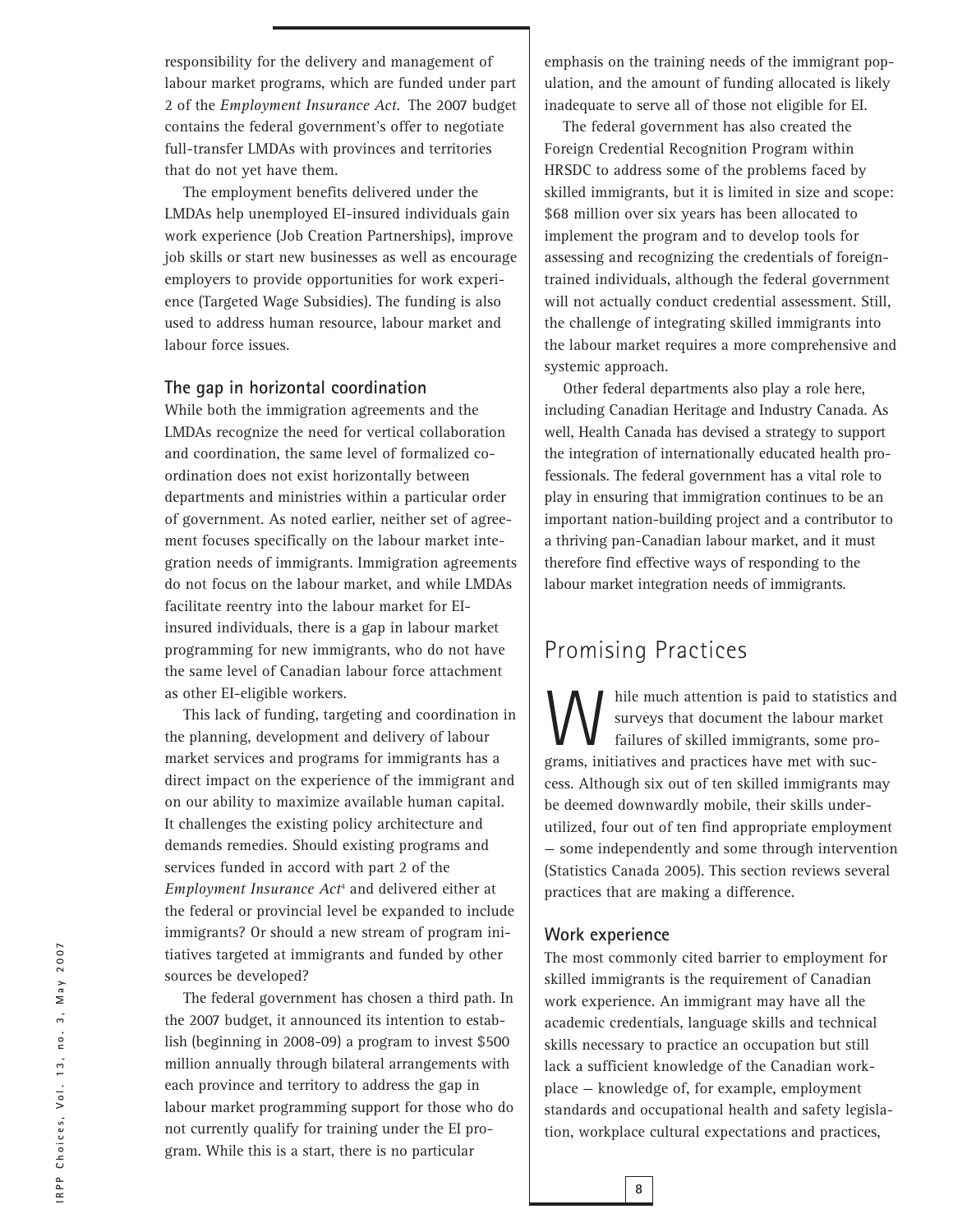organizational structures and effective communication styles. Immigrants can acquire this type of knowledge and experience through co-op placements, internships, job-shadowing or on-the-job training.

Of the wide array of employment support programs, the most successful are work experience programs that directly involve employers.5 These yield professional references and provide Canadian experience, both of which reassure risk-averse employers. As we have mentioned, HRSDC funds a number of generic programs that provide work experience at some level through Targeted Wage Subsidies, Job Creation Partnerships or projects funded through Employment Assistance Services. However, only EI clients are eligible for these programs, and so they have limited relevance for new immigrants.

In Toronto, Career Bridge, an internship program designed by the Career Edge Organization, has been initiated to address the Canadian work experience barrier confronting immigrants; it was funded as a pilot by the Ontario government. The program offers four-totwelve-month paid internships to recent skilled immigrants who have been screened for language competency and job readiness. Employers pay a program fee that covers administrative costs and give a monthly stipend to the intern. Since the pilot was launched, in the fall of 2003, over 500 internships have been filled; as of January 2007, more than 80 percent of participants have found permanent employment in their field. Projet d'immersion is a Quebec internship program for immigrants who are looking for their first Canadian work experience. It places approximately 360 people per year in Montreal-based positions, providing a six-month wage subsidy to the employer that covers 50 percent of the employment cost. This initiative is a component of the Immigrant and Visible Minority Employment Integration Assistance Program administered by Emploi-Québec. PROMIS (PROMotion-Intégration-Société nouvelle), a community-based organization serving immigrants, is one of the delivery agencies; in 2005, it placed 48 people. The organization monitors the experience of participants, conducting follow-up visits one month and three months after the initial placement. Ninety percent of program participants secure permanent employment (Birrell and McIsaac 2006). In addition, projects funded by the CIC Enhanced Language Training (ELT) Program may include workplace experience.

The challenge for such interventions is to take the program to scale. The demand for internships far surpasses the number of participating employers and

positions. At Career Bridge, close to 1,200 qualified and screened candidates for internships remain in the database. A measure of success for such an initiative must be the number of internship-providing employers it can enlist, and on that front, there is still much room for creative policy work — incentives for employer participation are required.

#### **Social capital**

As we pointed out earlier, the profile of skilled immigrants has changed dramatically in recent years. Today's immigrants to Canada are more educated, and so they seek more skilled positions in the labour market. Many have the education, experience and language skills to excel in the workforce but lack the social capital — the connections and networks — they need to increase the prospects of a successful job search.

Mentoring is one way of overcoming this barrier (Affiliation of Multicultural and Social Service Agencies of British Columbia 2006). The objective of this strategy is to give under- or unemployed, skilled immigrants access to a person employed in the occupation for which they are trained. The mentor shares professional networks and offers guidance through the job search and/or licensing process; the job-seeking immigrant gains a greater understanding of a specific occupational context and its trends. The objective is not necessarily to find employment for the immigrant in the mentor's place of work, but participating immigrants often secure positions in their field. Mentoring programs have been undertaken through a number of community-based agencies. Successful programs focus on growth sectors in the labour market. They also ensure that a close occupational fit exists between mentor and skilled immigrant worker and that both parties have clear expectations of the match. Finally, they provide training, support and monitoring of matches. However, creating a strong pool of mentors has been difficult. This may be due to the fact that while successful mentoring programs are remarkably cost-efficient, there is a lack of funding for marketing and mentor outreach.

The Mentoring Partnership in the Toronto region, an initiative of the Toronto Region Immigrant Employment Council (TRIEC), has addressed these challenges directly, mounting a broad-based initiative to consolidate efforts on mentor recruitment and standardizing the service delivery model. In the first year of the program, 1,000 skilled immigrants were matched with mentors. This was a big step forward in taking the mentoring intervention to scale — previously, individual programs would pro-

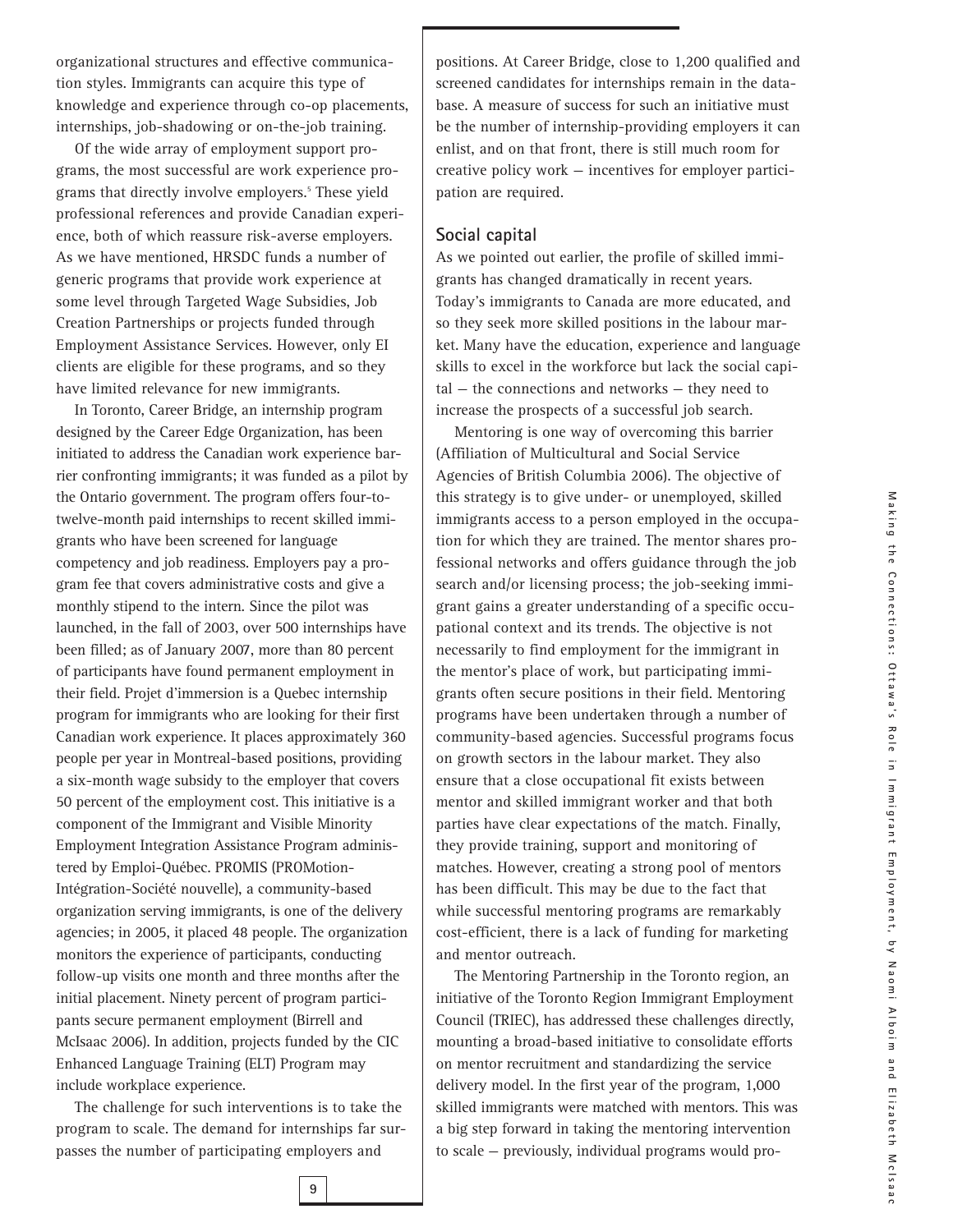duce fewer than 50 matches per year. The employment outcomes have also been encouraging. To date, of the 700 participants who have completed the mentoring program, 68 percent have found full-time employment, 46 percent of them in their field.

Funding for the service delivery side of the Mentoring Partnership was made available by HRSDC under the Employment Assistance Services stream, an important policy allowance in making the program available to non-EI-eligible clients. On the mentor recruitment and marketing side of the program, funding was provided by TD Bank Financial Group, the Ontario Trillium Foundation, and the Maytree Foundation. However, the Mentoring Partnership will have to develop a sustainability model to continue mentor recruitment.

#### **Enhanced language and communication**

When the profiles of skilled immigrants selected under the current point system are compared to labour market needs, there are some matches. The most common occupations among principal applicants are computer programmer and systems analyst; engineer (electronic, mechanical, civil, computer); financial investor and analyst; financial auditor, analyst and accountant; and business services professional. However, these occupations require not only specific technical skills but also — given the level of education and work experience that most skilled immigrants bring with them and the type of work for which they are most suited — well-developed communication skills.

Such skills are a key to successful employment. Employers have identified lack of language proficiency as a significant barrier to hiring skilled immigrants.<sup>6</sup> Increasingly, immigrants need more specialized language training to improve their communication skills and occupation-specific language skills for the workplace. Skilled immigrants seek employment that is relevant to their education and experience, often professional and mid-management positions. However, most language training programs do not prepare them adequately for this level of employment.

There are many government-supported Englishand French-language training programs, and these are funded primarily by CIC through Language Instruction for Newcomers to Canada and provincial ministries. While much of the available funding is directed toward basic language training up to Canadian Language Benchmarks (CLB) levels 6 to 7, immigrants and employers have indicated that most positions require language and communication skills that exceed this level.

Higher-level language training is sometimes provided by school boards, community colleges, universities and private schools. It is generally available for a fee, and can include instruction in advanced writing, public speaking and business communication skills. These programs are not available in all communities, and their quality and content varies. Not all private training schools are regulated, and nonregulated programs are not aligned with CLB levels, which makes portablity difficult.

In 2004, CIC implemented the ELT program. ELT projects address CLB levels 7 to 10 and offer employment-related language training at these levels. The program combines language training with labour market support — such as information on Canadian work culture and the labour market, job search, licensure preparation, bridge-to-work and mentoring components. Program costs can be shared among governments, employers, educational institutions and nongovernmental organizations. The problems with the ELT program are that it has a much smaller budget than basic language training, it is project-based and it requires employer investment wherever project delivery is workplace-based.

#### **Bridge training with a workplace component**

A number of occupation-specific and sector-based bridging programs have been developed and implemented. In them, key stakeholders — employers, occupational regulatory bodies and educational institutions — work together to assess immigrants' skills and competencies, to deliver training (including occupationspecific language training) and to provide workplace experience. The objective is to integrate professionals more quickly into the labour market and to avoid compelling them to duplicate their foreign training.

Bridge training projects funded to date involve various sectors. Within the health care sector, there have been projects for nurses, midwives, medical radiation technologists, medical laboratory science technologists, respiratory therapists, dieticians and pharmacists. There have also been projects for those in engineering, precision machining and tooling, information technology for the financial services sector and health informatics, teaching, biotechnology, and apprenticeship preparation for construction and the manufacturing trades. Most bridging programs have been funded by provincial ministries with responsibilities for training, education and/or immigration.

An example from Manitoba is the Early Childhood Educator Qualifications Recognition Project. Initially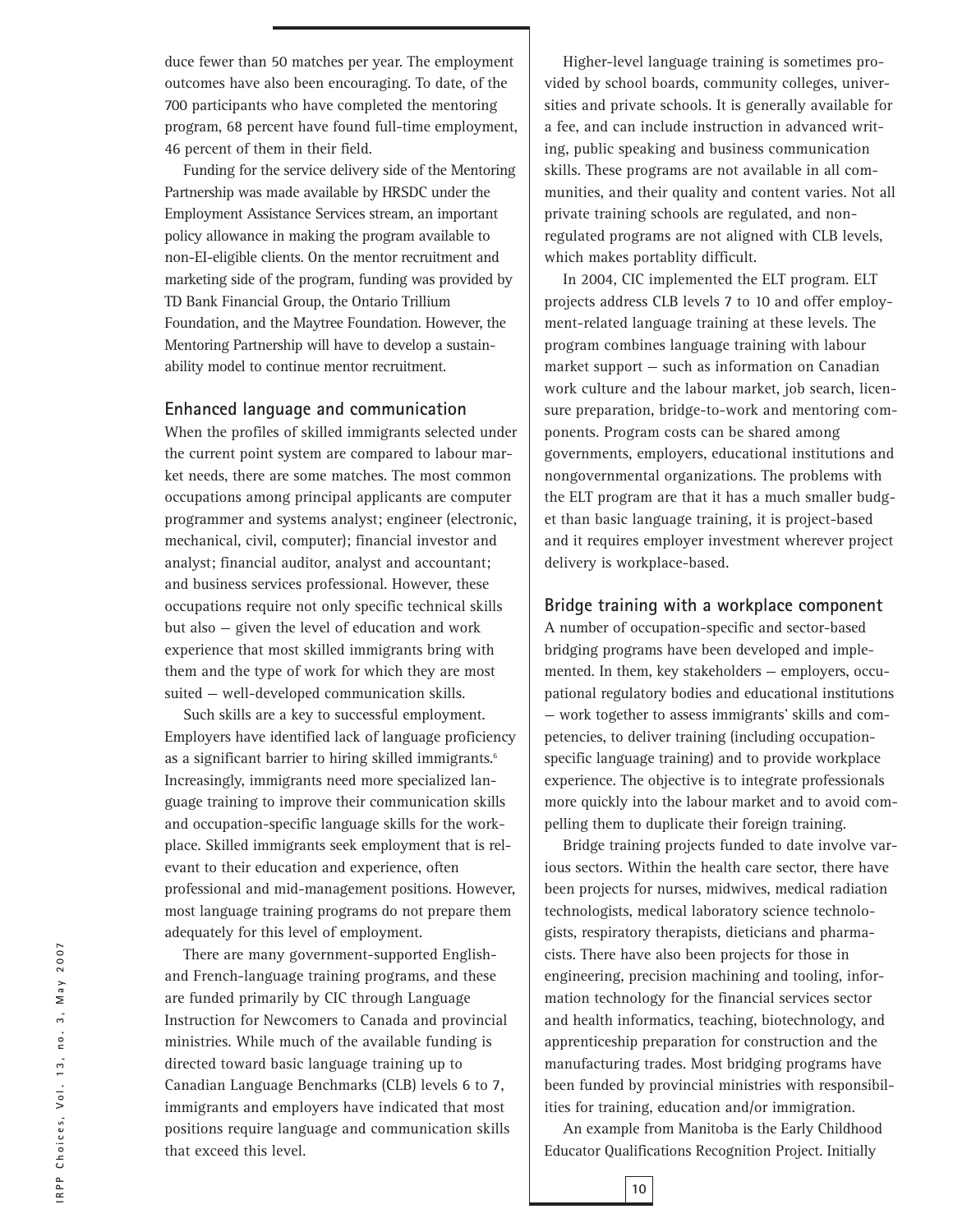developed to address a local shortage of child care professionals, and funded by ELT, the project is a 14-week bridging program for internationally trained early childhood educators. It includes mentoring and workbased assessment using a competency assessment framework. Trainees, employed as registered child care assistants, complete a work placement in a child care centre and have their skills assessed on the job. Assessors use standards and a learning outcome framework that was adapted for the project in consultation with local colleges, professional associations and other stakeholders. The project also works with the Manitoba Academic Credential Assessment Service, provided by the province's labour and immigration department to assess trainees' previously acquired qualifications. As of May 2006, 22 people had successfully completed the program (Birrell and McIsaac 2006).

While the outcomes of this and many other bridging programs have been promising, the programs are only accessible to a small portion of the population and are not yet self-sustaining. Bridging programs do not qualify for the same financial resources for training or academic upgrading as other post-secondary degree or diploma programs. There is a need for a loan program that will enable immigrants to pay for courses, equipment and materials and give them some income support while retraining. This year in Ontario, one such program was announced by the Ontario Ministry of Citizenship and Immigration, building on a program funded and delivered by the Maytree Foundation, and it is an excellent start.

Nevertheless, funding formulas for post-secondary educational institutions must be adjusted to support and encourage the development of bridging and modularized initiatives in a way that is sustainable and integrated into the broader systems of training and education. While many colleges across the country have recognized their role in providing labour market preparation programs for skilled immigrants, most universities have not yet acknowledged this as part of their mandate.

#### **Employer capacity**

Employers are critical stakeholders in the integration of skilled immigrants into the labour market. All related policies, programs and initiatives should lead to a more effective connection between these two sets of players. While most energy, thinking and investment has so far been focused on immigrant needs, it is equally important to address the shortcomings and requirements of Canadian employers; they need to be better equipped to

**11**

recruit and retain skilled immigrants. In fact, while the vast majority of new jobs are in small- and medium-sized enterprises, a recent survey by the Canadian Federation of Independent Business found that employers in this sector do not recognize immigrants as an important resource to be tapped (Bourgeois and Debus 2006).

Web sites have been developed to make information and assistance easily available to employers. For example, hireimmigrants.ca provides employers with the tools to improve their human resources practices as they relate to skilled immigrants. The site includes a compilation of employers' stories and strategies related to the successful hiring of skilled immigrants. Companies like Deloitte, RBC, Apotex and Teshmont Consultants are profiled. Similarly, lookingahead.bc.ca, funded by the Government of British Columbia, provides case studies and links to useful tools for BC employers.

The case of hireimmigrants.ca exemplifies the way in which a series of government funding bodies can bring an initiative to life. Canadian Heritage provided the initial funding to research and document promising employer practices. CIC funded the primary development of the site. The Ontario Ministry of Citizenship and Immigration funds the ongoing development of the site and its active engagement with employers. This support includes a grant to mount an employer awareness campaign and to create strategies for building the capacity of small- and medium-sized enterprises, which often lack human resources management structures.

#### **Local coordination**

As immigrant labour market integration is increasingly recognized as a local issue, there is a growing imperative for cities and regions to provide services that will allow them to reap the social and economic benefits of immigration. New arrangements and relationships are needed if cities and regions are to develop and deliver local strategies for the economic integration of skilled immigrants and provide input on policy direction. For municipal and regional governments, this means a seat at the policy table — or, in some instances, formal agreements that outline their participation. In the case of the recently negotiated Canada-Ontario Immigration Agreement, a memorandum of understanding on immigration and settlement was signed in September 2006 that formalizes the collaboration of three orders of government on this issue.

Cities and regions must also be given the means to convene businesses, educational institutions, immigrant groups and other stakeholders in order to identify which programs and services are needed to facilitate individual and community growth and thus attract and

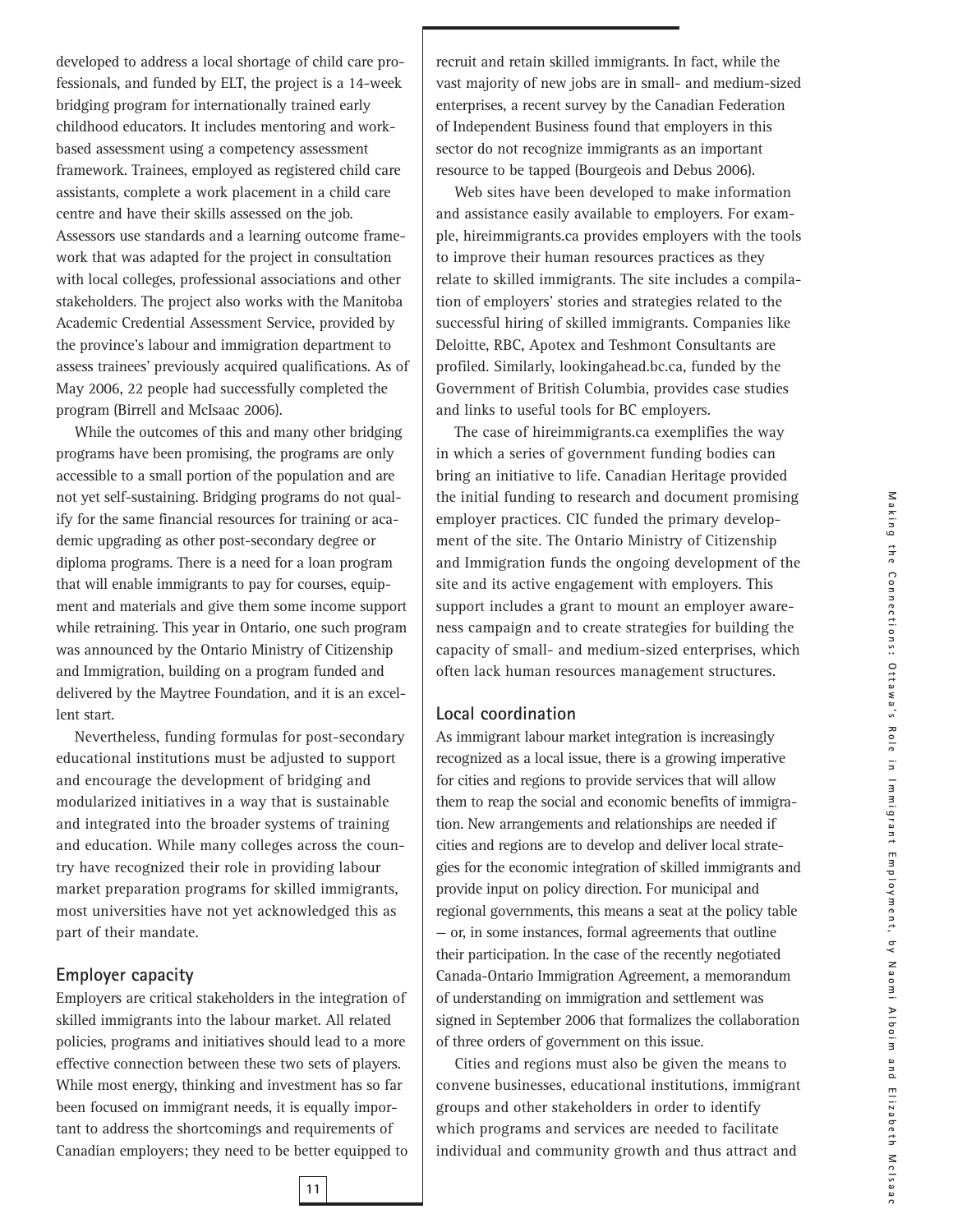retain all kinds of people — not just immigrants. Local coordination can also be used as a mechanism for both vertical and horizontal coordination, between and within governments and stakeholder groups. But developing the multistakeholder mechanism to envision and effect local solutions to the problem of integrating immigrants into the labour market requires convening capacity.

In September 2003, the Toronto Region Immigrant Employment Council (TRIEC) was established with a mandate to identify local ways of improving access to the labour market for skilled immigrants. TRIEC is a multistakeholder council, led by the private sector, in which over 65 stakeholders from assessment services, community organizations, post-secondary institutions, the employer community, occupational regulatory bodies, labour unions and all three orders of government participate.

While the overall mission of TRIEC is to facilitate the integration of immigrants into the Toronto-region labour market, it has three specific objectives:

- To increase access to value-added services for skilled immigrants: While there are many services available, most do not address directly the particular barriers that immigrants face, they do not match the skill levels of today's immigrants, or they have a limited capacity.
- To change the way stakeholders value and work with skilled immigrants: Educating, encouraging and assisting stakeholders — especially employers, post-secondary educational institutions and occupational regulatory bodies — to understand the issue and to create and promote best practices for integrating skilled immigrants into the labour market.
- To change the way government works on this issue: Generating better labour market outcomes for skilled immigrants through enhanced coordination and collaboration, efficient investments, and adjusted policies and practices across and between all three levels of government.

This third objective involves creating a new environment for intergovernmental cooperation. While this kind of coordination does happen at various levels among federal departments and across provincial ministries, before TRIEC there had been no coordinating effort on the issue of immigrant labour market integration at the local level. TRIEC's Intergovernmental Relations Committee consists of representatives of all departments and ministries in all three orders of government that have an interest in the issue. The committee meets regularly and seeks opportunities for

collaboration and new mechanisms for funding, program delivery and policy input.

As a local initiative, TRIEC is well positioned to act as a generator of, and incubator for, ideas and solutions related to immigrant labour market access. Its role is to act as convener, facilitator and solution seeker. Funding for the secretariat function of the council has been provided by CIC and the Maytree Foundation, a private charitable institution. However, the CIC funding was granted on an exceptional basis. Communities that want to replicate or adapt this model of local coordination must establish a dedicated stream of funding to support the activity<sup>7</sup>  $$ despite the fact that many departments and ministries do not prioritize funding for collaborations and are oriented toward project-based contributions.

TRIEC has not proactively introduced itself to other cities or regions; to date, neither expansion nor replication has been part of its mandate. However, similar initiatives have developed elsewhere, indicating a local imperative: the Waterloo region has a well-developed immigrant employment network hosted by the Chamber of Commerce; Ottawa has launched a multistakeholder initiative to engage employers; Vancouver has been convening stakeholders in the issue for a number of years; and there are other examples across Canada that demonstrate varying degrees of capacity and impact.

An important lesson that we can draw from the TRIEC experience is that for an effort in local coordination to be successful, certain basic criteria must be in place. These include, first of all, a strong rationale for engaging in the issue. This would exist in cities or regions that have received large numbers of immigrants, or those that have the potential for economic growth but are experiencing skills and labour shortages and are having difficulty attracting immigrants. A second criterion is an indication of support and readiness. This would be found in cities or regions where there are corporate champions, a host organization with the capacity to convene the relevant stakeholders, and a catalyst to mobilize and lead the initiative, whether individual or organizational. The need for local solutions is well recognized. The challenge is to find the policy and funding instruments to bring local coordination and collaboration to life.

#### **Elements of success**

**12**

To summarize, success is achieved when policies, programs and initiatives directly address the barriers that skilled immigrants face. When these immigrants are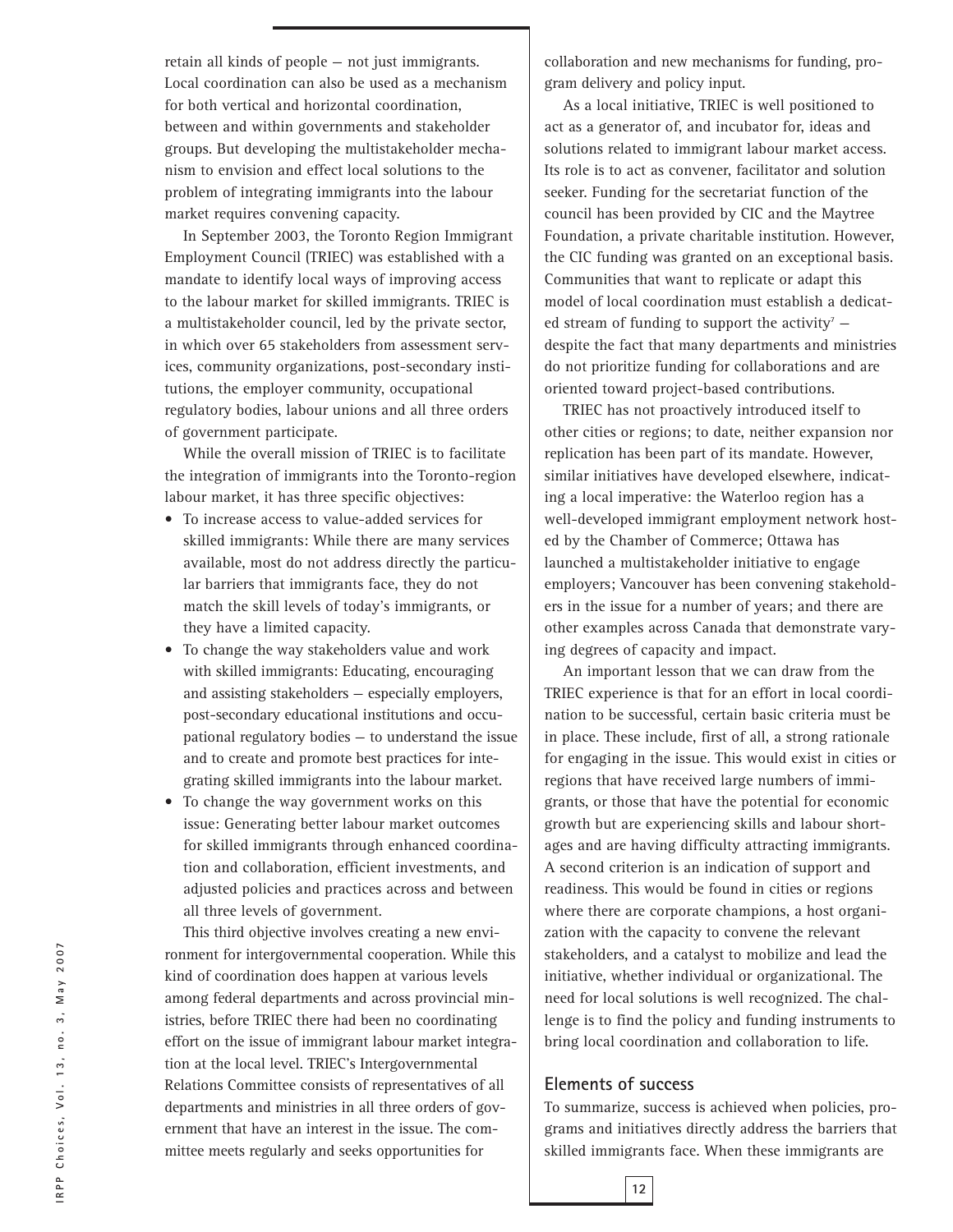provided with Canadian work experience, labour market communication skills, specific gap-filling training and mentoring; and when employer capacity is developed; then the critical barriers that prevent effective labour market entry are removed. Also, initiatives that are conceived, developed and implemented with the active participation of all the relevant stakeholders are obviously more likely to generate success, and in the case of immigrant labour market integration, this means employer involvement. Another key to success is the alignment of initiatives with labour market needs. An ongoing challenge for immigrant selection and economic integration has been the dearth of good labour market information. Historically, it has been extremely difficult for employers and governments to accurately forecast labour market needs and for the immigration program to process immigrants expeditiously so that they can bring their skills to the labour market when they are needed. Yet another key to success is the application of a local lens that will permit local labour markets to identify their particular needs.

### A Strategic Role for the Federal Government

**Given the current landscape, and in light of**<br>what we have learned about which policie<br>practices and interventions actually work,<br>will explore in this section possible roles for the fe what we have learned about which policies, practices and interventions actually work, we will explore in this section possible roles for the federal government in creating solutions that are sustainable and that benefit both the immigrant and the country. First, we will consider how the federal government collaborates with other orders of government to facilitate the labour market integration of immigrants. Next, we will review existing federal programming and opportunities for enhancing outcomes for immigrants entering the labour market. Finally, we will look at the current government's proposal to create an office of foreign credential assessment and recognition and consider the ways in which the new federal initiative could be positioned to bring about more effective systemic change and enhanced outcomes.

#### **Collaboration with other levels of government**

As we noted in the second section of this paper, two main instruments of federal-provincial collaboration have been implemented: immigration agreements and Labour Market Development Agreements (LMDAs).

**13**

The limitation of immigration agreements is that they do not include labour market programming, because that falls under the purview of HRSDC. LMDAs are limited in that the programs they fund are available only to EI-eligible clients, who, by definition, have significant previous Canadian labour market attachment. As indicated earlier, the current EI program only covers a small percentage of unemployed persons. Skilled immigrants are new labour market entrants, and they therefore fall through the cracks of these two instruments. A federalprovincial innovation on this issue was to have been Labour Market Partnership Agreements (LMPAs), which would have provided labour market programming for non-EI-eligible clients, including new immigrants.

#### *LMPAs*

In November 2005, the federal government negotiated and signed LMPAs with the provinces of Saskatchewan, Manitoba and Ontario. These agreements were in addition to the existing LMDAs in Manitoba and Saskatchewan and the LMDA signed with Ontario at the same time. The purpose of the agreements was to support six areas of labour market programming: expansion and enhancement of apprenticeship; labour market integration of recent immigrants; literacy and essential skills; workplace skills development (such as incentives to upgrade skills of existing workers); assistance for Aboriginal Canadians; and assistance for others facing labour market barriers (such as older workers, displaced workers and persons with disabilities).

Then minister of finance Ralph Goodale commented that these agreements represented "a major departure in federal support for an innovative and collaborative approach with provinces and territories. This new partnership agreement will change the architecture of labour market programming and focus on priorities that both levels of government have identified" (Human Resources and Social Development Canada 2005). Funded through general revenues, the financial commitments contained in these agreements were significant: Ontario would receive \$1.368 billion over six years, with \$292.5 million for recent immigrants; Saskatchewan would get \$109.2 million over six years, with \$4.35 million for recent immigrants; and Manitoba would get \$128.9 million over six years, with just over \$7 million for recent immigrants.

Under the terms of the agreements, there were three goals for the labour market integration of recent immigrants:

• To provide better information: Develop labour market information, including provincial occupation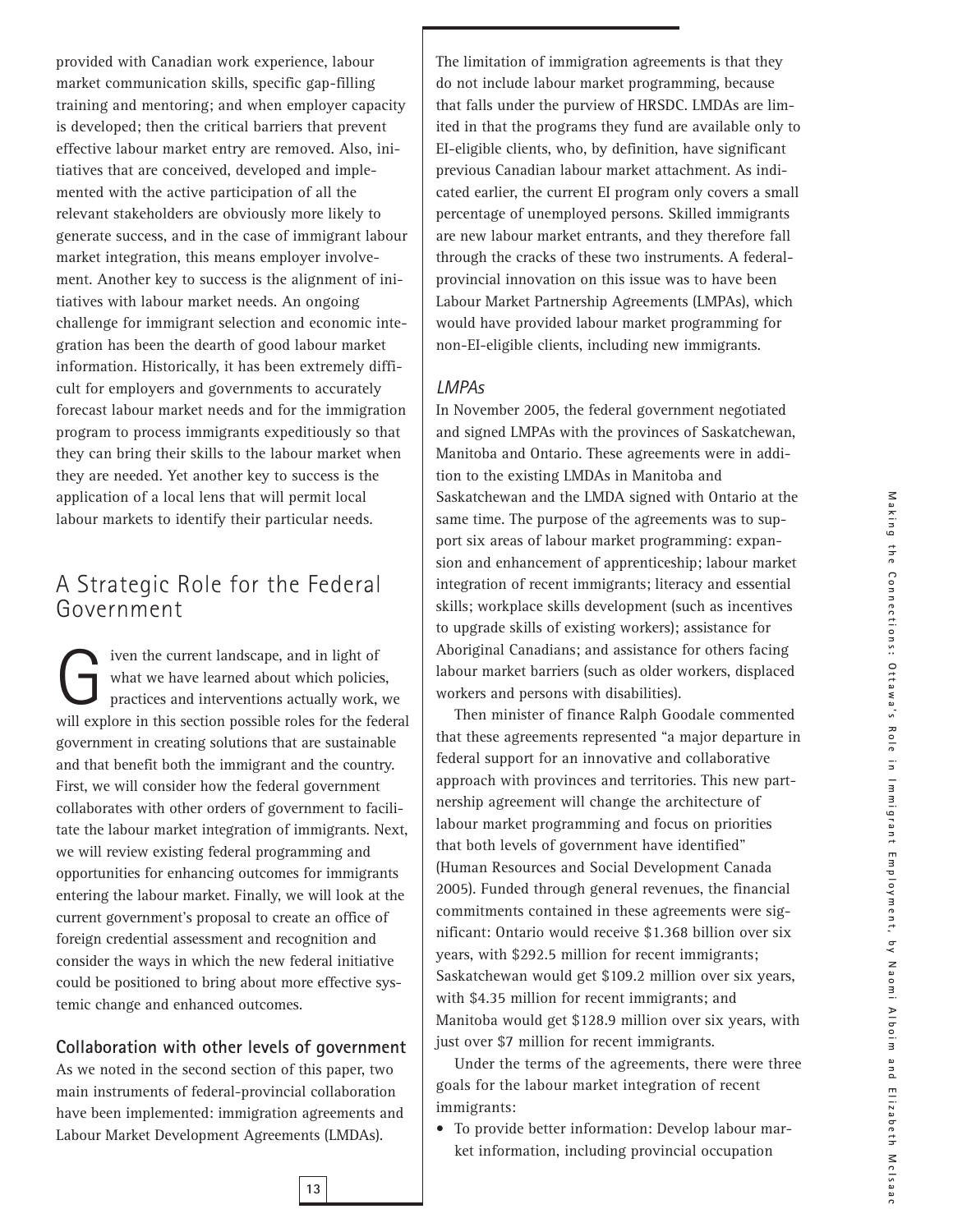requirements for immigrants prior to, and upon, their arrival in the provinces.

- To improve access to employment-need determination and counselling on relevant employment opportunities: Strengthen the capacity to provide appropriate services for immigrants, including assessment, occupation-specific language training and workplace-based essential skills training.
- To expand bridge-to-work programs: Increase the scope of existing bridge-to-work programs and create new ones that include training, work placements, mentoring, self-employment support and skills upgrading.

The LMPAs, however, were never implemented, as funding for them was not included in the new Conservative government's 2006 budget. This meant the loss of an investment of more than \$300 million in programs and services that would have directly addressed the needs of new immigrants and the labour market in three provinces.

It remains to be seen what the impact on immigrants will be of the new program funding announced in the 2007 budget: \$500 million annually for those who do not qualify for training under the EI program. Given that the program is not slated to begin until 2008-09, and funds will only flow once bilateral agreements have been negotiated and signed, at least two years of funding for immigrants under the LMPAs has already been lost. No dollars are targeted specifically at immigrants, so a province's per capita allocation does not take into account its proportion of immigrants — which would be high in a province such as Ontario. The competition for these new dollars will be stiff, as the vast majority of unemployed persons are ineligible for LMDA-EI funded programs.

#### *Municipal governments*

Immigration is an increasingly important urban fact in Canada, and there is a growing imperative for municipalities to have greater capacity and resources for planning and providing services if they are to realize fully the social and economic benefits of immigration. The Canadian constitutional framework does not technically allow for direct federalmunicipal relationships, but there is a practical need for new arrangements and relationships. Cities need to be able to participate in the development of policy direction on issues that are local in nature. They must also have the capacity to work productively with businesses, educational institutions, immigrant groups and other stakeholders to identify the pro-

grams and services required to effect the labour market integration of immigrants.

The Canada-Ontario Immigration Agreement is the first federal-provincial agreement to include a formal role for municipalities. Annex F outlines the way in which the federal and provincial governments will work with Ontario municipalities and lists their shared priorities. Cities will be represented by the Association of Municipalities of Ontario. The agreement also recognizes that the City of Toronto has unique experience and expertise with respect to immigration; for this reason, the federal and provincial ministers signed a separate memorandum of understanding with Toronto in September of 2006 that details the framework in which they will work together. Toronto now sits as a full member at a variety of intergovernmental tables charged with implementing the Canada-Ontario Immigration Agreement Strategic Plan for Settlement and Language Training. Similar models for ensuring municipal involvement, adapted for different contexts, should be considered for other federal-provincial immigration agreements.

#### *Enhanced federal programming*

As outlined earlier, federal programming in this area is divided primarily between CIC (language training) and HRSDC (labour market programming). Within the current landscape of programs and services, there is opportunity to enhance and expand the role of the federal government to deliver better outcomes. Here we offer suggestions for these expansions and enhancements.

#### *Language assessment and training Assessment*

**14**

A variety of language assessment tools are available, which are recognized by different end-users (educational institutions, for admission purposes; regulatory bodies, for licensure; language training providers, for placement purposes). Language assessment for employment purposes (CLB levels 7 and above) should be made available through existing language assessment networks. Employment assessment tools should be portable, they should be recognized by end-users and they should provide a certificate with a certified benchmark level. As the primary funder of language training and assessment in Canada, CIC should take the lead, in collaboration with its provincial partners, in designing and implementing such tools. Assessments for employment purposes should include additional components — they should have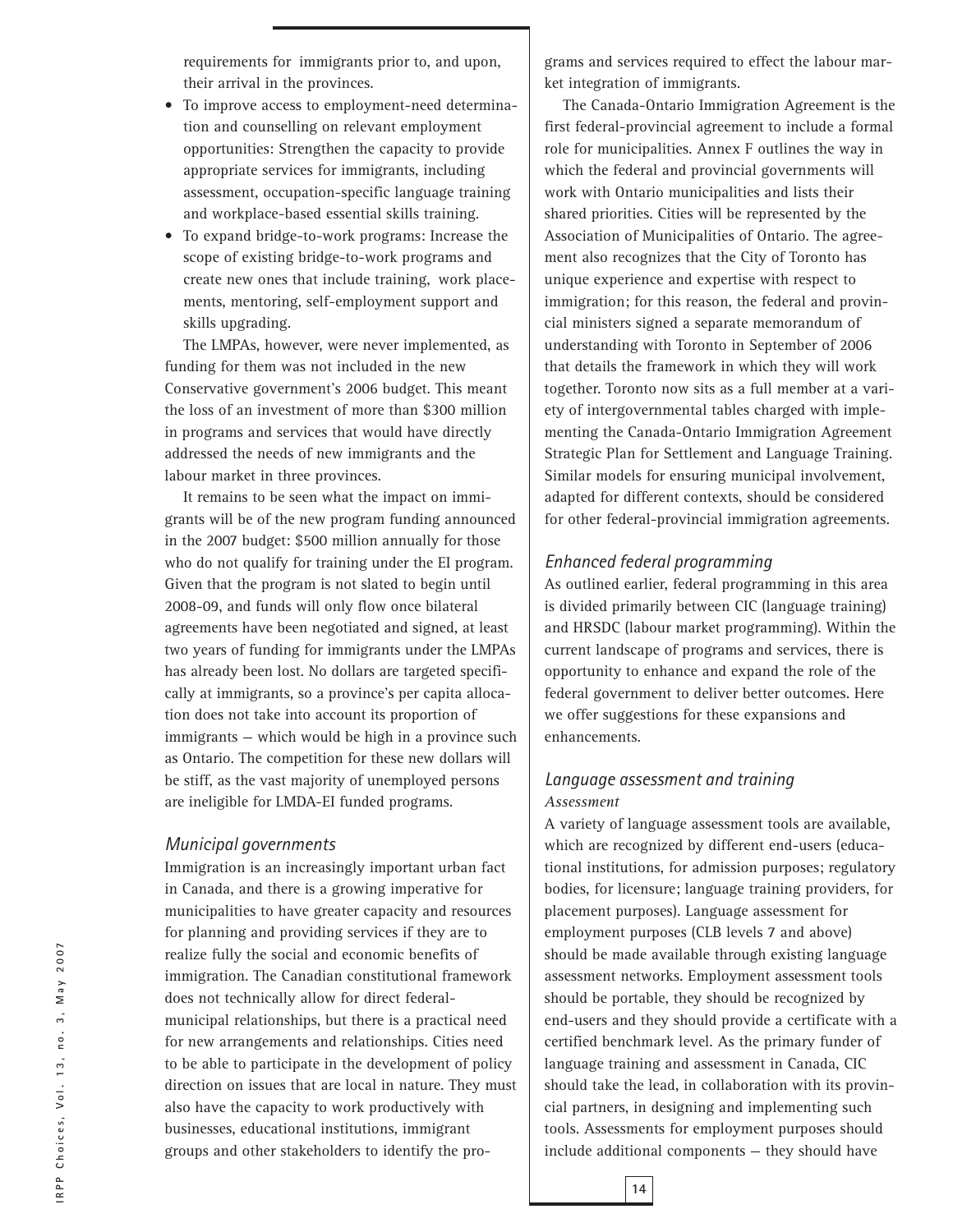the capacity to measure broad communication skills (presenting, reporting, and so on) as well as technical, occupation-specific vocabulary.

#### *Training*

Language training programs should be evaluated in light of the needs of a changing, highly skilled and educated immigrant population. Language training programs should be better tailored to skilled immigrants who are seeking immediate access to the labour market in their fields. A number of program delivery enhancements are therefore required: the expansion of federally funded language training programs to CLB level 10; the expansion of ELT; inclusion of components in these programs that address broader workplace communication skills; the provision of exit standards that are relevant to employers; the linkage of language training to bridging and work experience programs; and an increase in program flexibility to ensure accessibility to immigrants prior to, and during, employment. Federally and provincially funded programs must be made complementary and capable of providing the range of language/communication training courses necessary to meet the needs of a varied clientele.

#### *Employer awareness*

Employers need to be made more aware of the ways in which language training programs and assessment benchmarks reflect workplace skills and competencies. Also required is employer feedback on how workplace communication and language training can be better designed to serve their needs. CIC, in partnership with provincial governments, should design, develop and implement a language/workplace communication training marketing strategy aimed at employers.

#### *Labour market programming*

Much of the labour market programming funded by the federal government that is currently available to immigrants without previous labour market attachment is limited to job search support programs. These programs, whether funded by CIC or HRSDC, should offer a better response to the employment needs and objectives of skilled immigrants; they should be enhanced to prepare skilled immigrants for appropriate employment opportunities. From resumé preparation to networking, skilled immigrants require access to more sophisticated services — those that take into account their level of education and professionalism. Additional features that have proven extremely successful, such as mentoring and work experience opportunities, should be made available. The new federal funding beginning in 2008-09 could potentially allow for the development and enhancement of labour market programming (such as that detailed in the following sections) geared to this population group.

#### *A national mentoring program*

Building on the model of the Mentoring Partnership, HRSDC should create a federally funded mentoring program that matches established professionals with newcomer colleagues. Since the service delivery side of the Mentoring Partnership was funded through the Employment Assistance Services stream, this can be replicated across the country. Ideally, the program would be embedded within existing local employment services and infrastructure for skilled immigrants. Alternatively, it could be funded by CIC as part of a modified host program, which would match newly arrived immigrants with Canadian volunteers who would help the immigrants to learn the language and the culture of their new community and to participate in it.

#### *Bridge training*

While most bridge training programs are funded by provincial ministries with responsibility for training and education, there is now an opportunity, given the federal government's renewed interest in investing in post-secondary education, to create a sustainable investment stream for bridge training programs. A federal program could create opportunities for coordinated program development across provinces.

#### *Loan programs*

Often, immigrants participating in bridge training programs at colleges and universities are not eligible for student loans because the programs are not degree or diploma oriented. The federal government should develop a loan program that would allow immigrants to pay for these courses — as well as assessments, equipment, uniforms and materials — and to have some income support while retraining. The loan program recently announced by the Ontario Ministry of Citizenship and Immigration is an excellent start, but such a resource should be available in all provinces, and the federal government should play a role in supporting its replication, either by complementing provincial student loan programs or by establishing a federal fund similar to the current transportation loan fund for refugees.

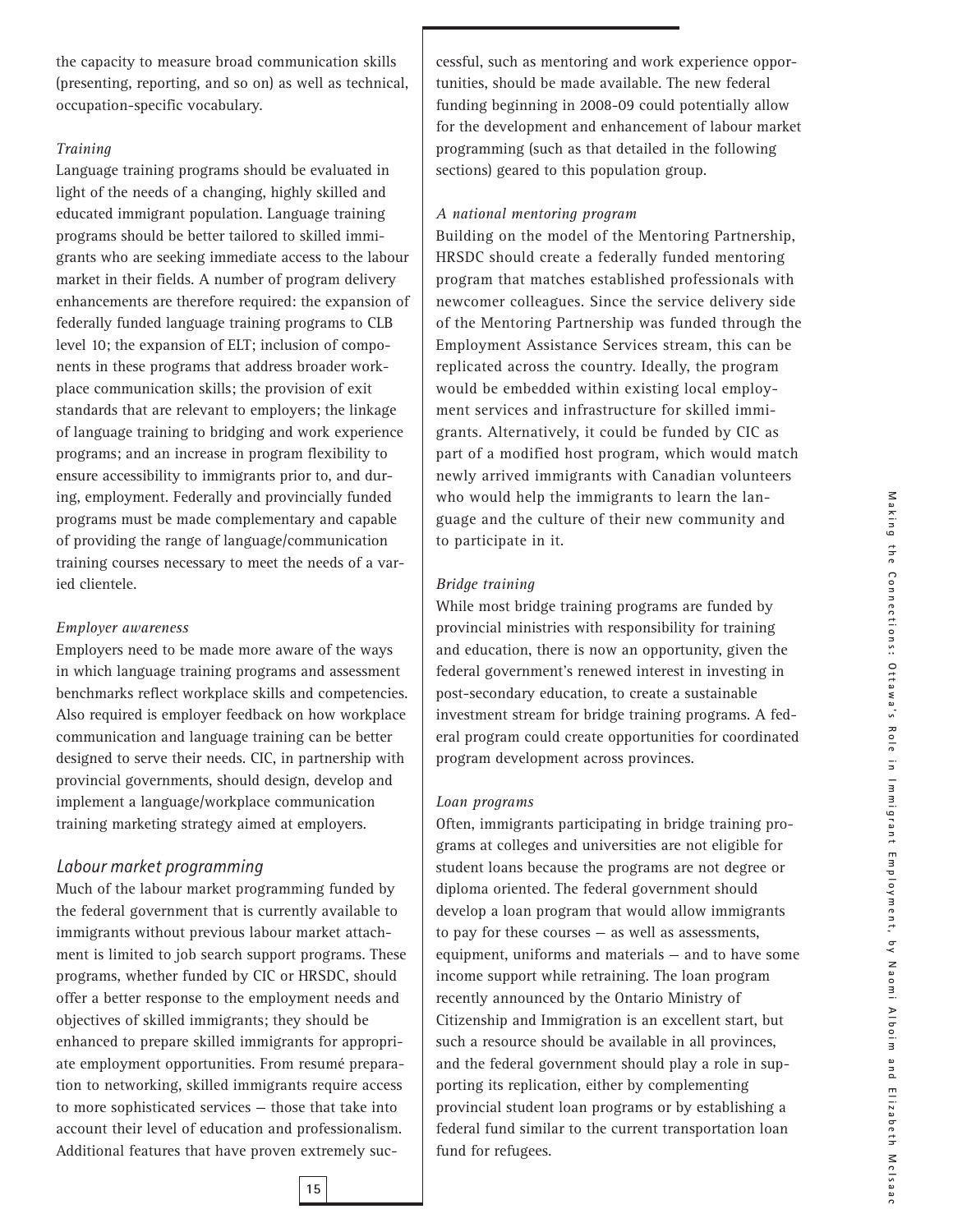#### *Work experience*

Employer-led programs that offer work experience to immigrants should be supported with a national strategy that offers a variety of program instruments, including paid internships; wage subsidies; and tax credits, which may be needed to encourage the participation of small- and medium-sized businesses. The work experience should earn the immigrant a Canadian competency credential. The Ontario government has implemented a paid internship program for skilled immigrants, employing 70 people to date, some of whom have already graduated to permanent employment inside and outside government. This could be replicated across the country.

The federal government will not appear credible in its appeal to employers to provide work experience to immigrants if it does not do so itself. It should therefore undertake the necessary policy changes to lead by example and offer internships and other work experience opportunities to immigrants.

#### **A new federal office**

In the campaign leading up to the January 2006 federal election, the Conservative Party promised to establish a Canadian agency for the assessment and recognition of foreign credentials. Once in power, the new government followed through on its promise and committed \$18 million in the 2006 budget to the establishment of this agency over a two-year period. It was determined in the consultation process that followed that the new entity would have two objectives: to enhance information available to immigrants before and after they arrive in Canada; and to create effective path-finding and referral services. The 2007 budget confirmed the government's intention to establish this entity, called the Foreign Credential Referral Office. The development process continues, and the government intends to open the office in the late spring. In the following section, we discuss activities that could fulfill the office's objectives and suggest ways in which these objectives could be positioned.

#### *Objective one: information*

The information gap experienced by immigrants is not caused by a lack of information. In fact, there is a plethora of information, but not all of it is accurate, well coordinated or effectively disseminated. Individuals planning to immigrate to Canada need good information about the context of their profession in this country, practicing requirements and labour market realities. Much of this information is

already available on a variety of Web sites, but it is a challenge to locate and access the relevant information and ensure that it is up to date. There is certainly a need for better navigation tools to assist immigrants in their search for occupation- and sectorpecific information — such as educational or regulatory requirements to practice in Canada, employer information, and material on job opportunities and the transferability of skills.

#### *Portals*

Several years ago, the federal government created a national portal — called Going to Canada — which is a complex collaborative effort among several departments intended to serve a number of audiences. Now, some provinces are developing their own portals for immigrants, and some cities and regions are doing likewise. The challenge is to ensure that coordination mechanisms are in place to facilitate and enhance the exchange of information between these portals. Existing and new portals should provide multiple points of access to accurate, integrated, generic and occupation-specific information, as well as to on-line tools to begin the process of credential recognition and labour market connection.

In order to make these various portals effective, a coordinated marketing strategy to increase awareness and facilitate access to information both abroad and in Canada will be required. Potential immigrants should be made aware of information resources when they apply to come to Canada. As well, a strategic initiative should be undertaken to ensure the flow of good information to informal channels and ethnospecific communities. Given the overwhelming reliance of new and prospective immigrants on friends and family for information, these people are critical conduits, and connecting with them more effectively is a necessary part of the solution.

#### *Direct service*

There are two opportunities to provide information and services directly to skilled immigrant applicants: when they first apply to immigrate to Canada, and when they receive confirmation of their acceptance. On average, these events are separated by more than five years. Upon application, immigrants should be referred to credential assessment services and be furnished with information on the licensing requirements for regulated occupations in all provinces, the Canadian labour market, programs for targeted occupations, self-assessment tools, ways to make their

 $Max 2007$ **IRPP Choices, Vol. 13, no. 3, May 2007** IRPP Choices, Vol. 13, no. 3,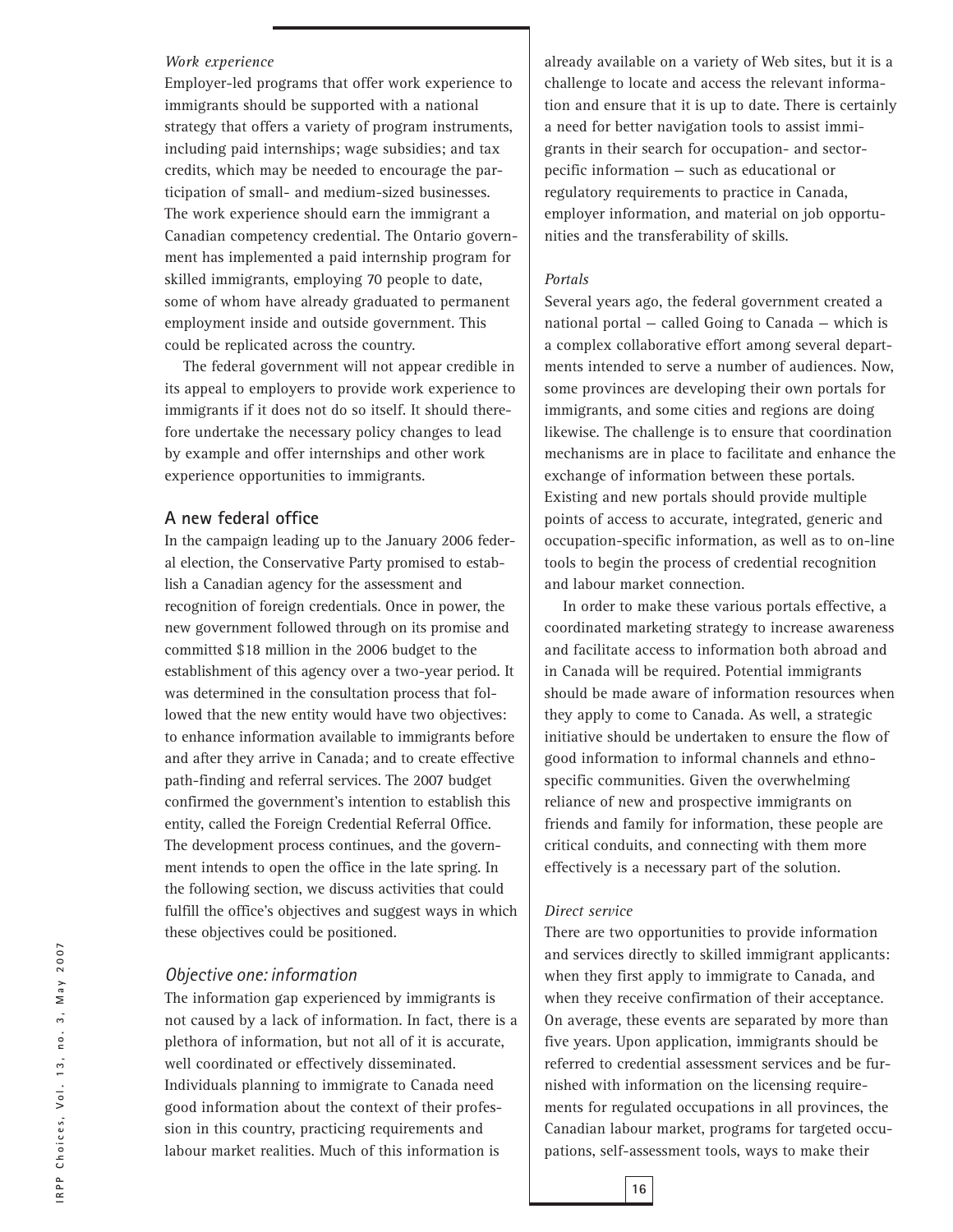profiles available to Canadian employers, on-line discussion boards on working in Canada, and recognized language and upgrading programs offered by institutions in their home country or on-line through Canadian institutions. Immigrants should be informed that they can initiate academic credential assessment and even some licensing examination processes before they leave their home country and then continue with the relevant assessment body in Canada.

Once an individual has been approved for immigration, he or she should be given access to Canadian employment applications and on-line mentors. The Foreign Credential Referral Office could develop a model for this in collaboration with provincial governments, professional regulatory bodies, post-secondary educational institutions, service-providing organizations and employer associations. This project could be linked with the pilot project funded by HRSDC, currently being implemented in India, China and the Philippines by the Association of Canadian Community Colleges, that provides information and path-finding sessions to approved immigrants who are still in their home countries.

#### *A database*

Research shows that the sooner after arrival immigrants find work appropriate to their skills and education, the better it is for them, their employers and the economy. However, there are currently no systems in place that allow employers access to inventories of people being processed to come to Canada or of newly arrived immigrants. Nor is there a database on which immigrants can post their resumés to be accessed by employers. Therefore, it is nearly impossible for employment matches to be made early enough to expedite labour market entry.

A searchable database for employers containing immigrants' voluntarily posted resumés could match employers with applicants for immigration as well as immigrant visa-holders still overseas and those already in Canada. It would allow employers to tap into a very large labour pool and to make offers of employment; this, in turn, would expedite the processing of applicants whose skills are needed in the short term. An incentive for employers to use the database would be a requirement that they use it before they can receive authorization to bring in temporary foreign workers.

*Objective two: path-finding and referral services*  Given the jurisdictional complexities of credentials recognition in Canada, the proposed office is correctly positioning itself not to participate in the actual task of assessment recognition, but rather to take on a facilitative role. In fact, this is a logical extension of an information coordination role. Offering referrals to provincial regulatory bodies, assessment services, bridging programs, or municipal and community services appropriate to the individual immigrant is a deeper and more interactive form of information provision. A consideration of where in Canada the person plans to live, as well as his or her particular occupation and the requirements for assessment and practice, would direct the referral. From a jurisdictional point of view, this approach would respect current responsibilities, and it would help to fulfill the need for clear messaging and pathways for skilled immigrants. However, if the office is to be a successful provider of such referrals, it must work closely with provinces and stakeholders to organize a national clearing house for materials on requirements, programs and services, and information access mechanisms.

#### *Proposed objective three: developing tools for stakeholders*

Although it was not included in its announced mandate, the office should have a third objective: the development of instruments to improve the process of credential recognition in Canada. Some of this work is currently the responsibility of the Foreign Credential Recognition Program (FCRP), which is presently housed in HRSDC. While the first two objectives have to do with meeting the needs of immigrants in the area of credential assessment and recognition, the third objective should involve those institutions and sectors that are responsible for this: assessment service providers, occupational regulatory bodies, post-secondary institutions and employers. This could be the most exciting component of the office's role.

#### *Credential assessment services*

Provincially mandated credential assessment services have already organized themselves within the Alliance of Credential Assessment Services of Canada. The alliance is well positioned to provide enhanced portability of assessments and to strengthen the existing framework of credential assessment services. It has already begun forming relationships with other credential assessment providers and end-users such as regulatory bodies, employers and post-secondary educational institutions, in order to establish common standards and portability. With assistance from the office, a common database of international universities could be created, joint evaluation missions could be undertaken to immigrant source countries by credential issuing

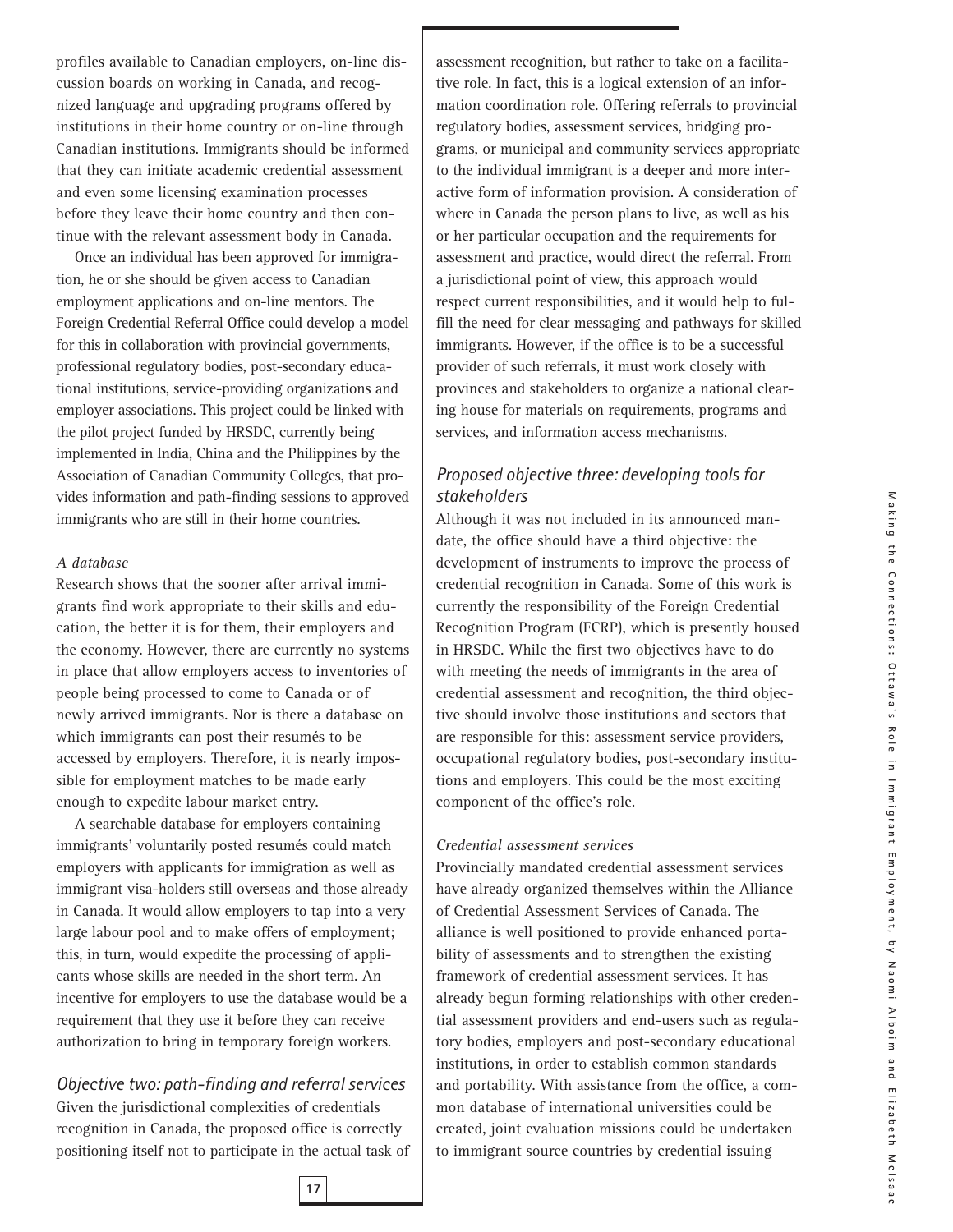bodies, agreements could be developed among service providers on assessment standards and mutual recognition, and a central referral source could be established to direct immigrants to the appropriate academic credential service before they arrive in Canada. There is also value in reviewing international practices of assessment and credentialing in order to determine their relevance for Canada.

#### *Occupational regulatory bodies*

Occupational regulatory bodies, responsible for credential recognition and professional licensing, are accountable to provincial governments. Their assessment, recognition and licensing practices, including their use of standards and accountability frameworks, therefore vary from province to province. Compiling and disseminating best practices and tools would be a valuable role for the office. In addition, the office could work with the provinces and the occupational regulatory bodies in developing standards and establishing accountability frameworks, building on models already in place — such as the interprovincial mutual recognition agreements for occupational mobility, other such agreements in Quebec, or the *Fair Access to Regulated Professions Act*, which was recently passed in Ontario.

#### *Post-secondary educational institutions*

Similarly, the office could work with the umbrella organizations of post-secondary educational institutions to support the development of tools and best practices for recognizing immigrant qualifications. These might include prior learning assessment tools, bridging initiatives, modularized learning, co-op and clinical placements, and skills upgrading, which would facilitate replication. A model for College Centres of Expertise in Immigrant Integration has recently been developed by the Association of Canadian Community Colleges, and it could be supported by the office.

#### *Employers*

Employers are key stakeholders in the issue, as it is they who ultimately recognize or reject the credentials and skills of job applicants. There are many ways for the office to work with employers. For example, it could increase employer awareness of the value of immigrant skills and help employers to forecast their own labour needs. The office could also introduce employers — particularly small- and medium-sized ones — to the programs and supports that can help them to be more effective in hiring and retaining skilled immigrants. As well, the office could work with employer associations to develop new tools for employers.

All tools for assessment (of language, academic credentials or occupational competencies) should have the confidence of employers and other stakeholders. The office could convene sector councils, other sectorspecific employer associations and regulatory bodies to participate in the development, recognition and promotion of sector-specific language and occupational competency assessment tools. In addition, the office could undertake (in partnership with the other stakeholders) a marketing strategy aimed at employers that would build employer confidence in the assessment tools. In the human resources management field, promising practices and policies are emerging related to recruiting, retaining and promoting skilled immigrants; the office could also help to increase employer awareness in this context.

#### **Is an office within CIC the right idea?**

Given the challenges presented by the HRSDC and CIC silos, the Foreign Credential Referral Office should be structured in a way that will enhance the coordination and collaboration of these departments and their policies and programs. The office should therefore be an integrated unit that combines the new information and referral functions for immigrants with the stakeholder-focused initiatives of the FCRP; it should have dual reporting relationships with each department and minister, and a common budget to which each department contributes. This structure will signal accountability and create a mechanism for coordination. Separating the information and referral functions from the policy and program levers of the departments would be a recipe for ineffectiveness. It will be necessary for the office to monitor the trends and gaps in service identified through direct contact with clients (immigrants and stakeholders) and to to communicate them to the policy and program arms of the departments in order to respond to changing needs.

The priority of any new federal initiative must be to clarify the issue and improve the situation for immigrants, not to further complicate existing processes. A broad but central problem that emerges in relation to skilled immigrant employment is disconnection. A new federal unit addressing the issue must forge connections. There are multiple stakeholders at every jurisdictional level. Sometimes they play complementary roles and sometimes they play competing ones in their joint objective to achieve immi-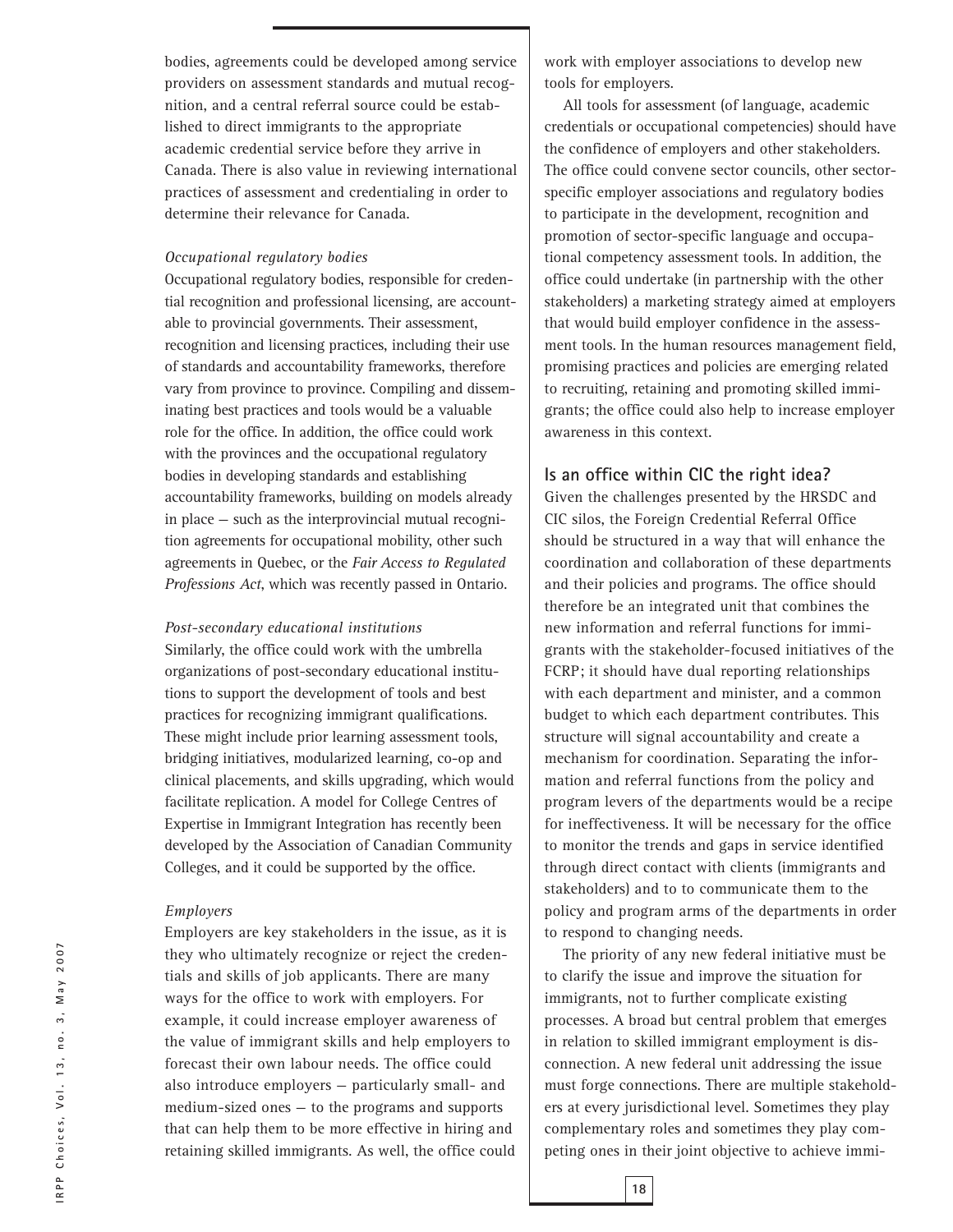grant employment. The challenge is to bring to this issue coordination and collaboration — to connect players and objectives, and, ultimately, to connect immigrant and employer.

The goals that follow from this vision should be to identify gaps in programming and services and to work actively with federal, provincial and local partners to develop ways to fill those gaps. Connection must be facilitated at a local level: labour markets and employers operate at this level, and it is here that real connections are made and that immigrants find employment. In order to work with employers in a strategic way, the new federal office must have the capacity to coordinate locally. The office should therefore be designed to serve as a funder and facilitator of local coordination. By positioning it as a federal reference point on the issue of immigrant employment and as a facilitator of solutions, the government would significantly enhance accountability on this issue at a national level. Finally, and impor $t$  tantly, as an office within the federal government  $-$  a large Canadian employer — the new entity should make the federal public service itself more accessible to immigrants entering the Canadian labour market.

## Conclusion

e have attempted to describe the lack of policy and program coherence that currently exists in Canada in relation to the labour market integration of immigrants in the Canadian economy. Labour market programs do not specifically address the needs of immigrants, and immigration programs do not effectively respond to labour market needs. Despite this, there are positive initiatives that could be expanded or enhanced to ensure better labour market outcomes for immigrants. These include interventions specifically targeting immigrants, such as enhanced language/communication training, mentoring, bridge training programs, work experience programs and loan programs.

However, these immigrant-focused interventions alone will not resolve the bigger systemic issues. Initiatives directed at assisting employers, professional regulatory bodies, post-secondary institutions, and other stakeholders to integrate internationally educated immigrants into the workforce are also required, as are changes to the way federal depart-

**19**

ments work with one another and with other orders of government, and the way in which they respond to local needs. The initiatives announced in the 2007 federal budget regarding temporary workers, the new labour market training architecture and the Foreign Credential Referral Office may make some headway in addressing these issues. However, if they are badly implemented, or if opportunities are not taken to bring coherence to the federal policies and programs, they may actually exacerbate the problem.

Although Canada is often defined by its competing regional priorities, the federal government still has a leadership and coordination role in the area of immigrant employment. The economic union and competitiveness of Canada is dependent on a human capital strategy that works, and a key element of this strategy is immigration. For this reason, the federal government must offer stewardship and solutions. However, there is no silver bullet. Instead, there is a complex policy landscape that requires navigation and coordination.

Past governments, the current government and, in all likelihood, its successors will look for answers to the issue of immigrant employment. A successful resolution will depend on the federal government's capacity to facilitate coordination not only within and among levels of government, but also across sectors and stakeholder groups. The federal government must make the connections and guide the various parties toward sustainable solutions.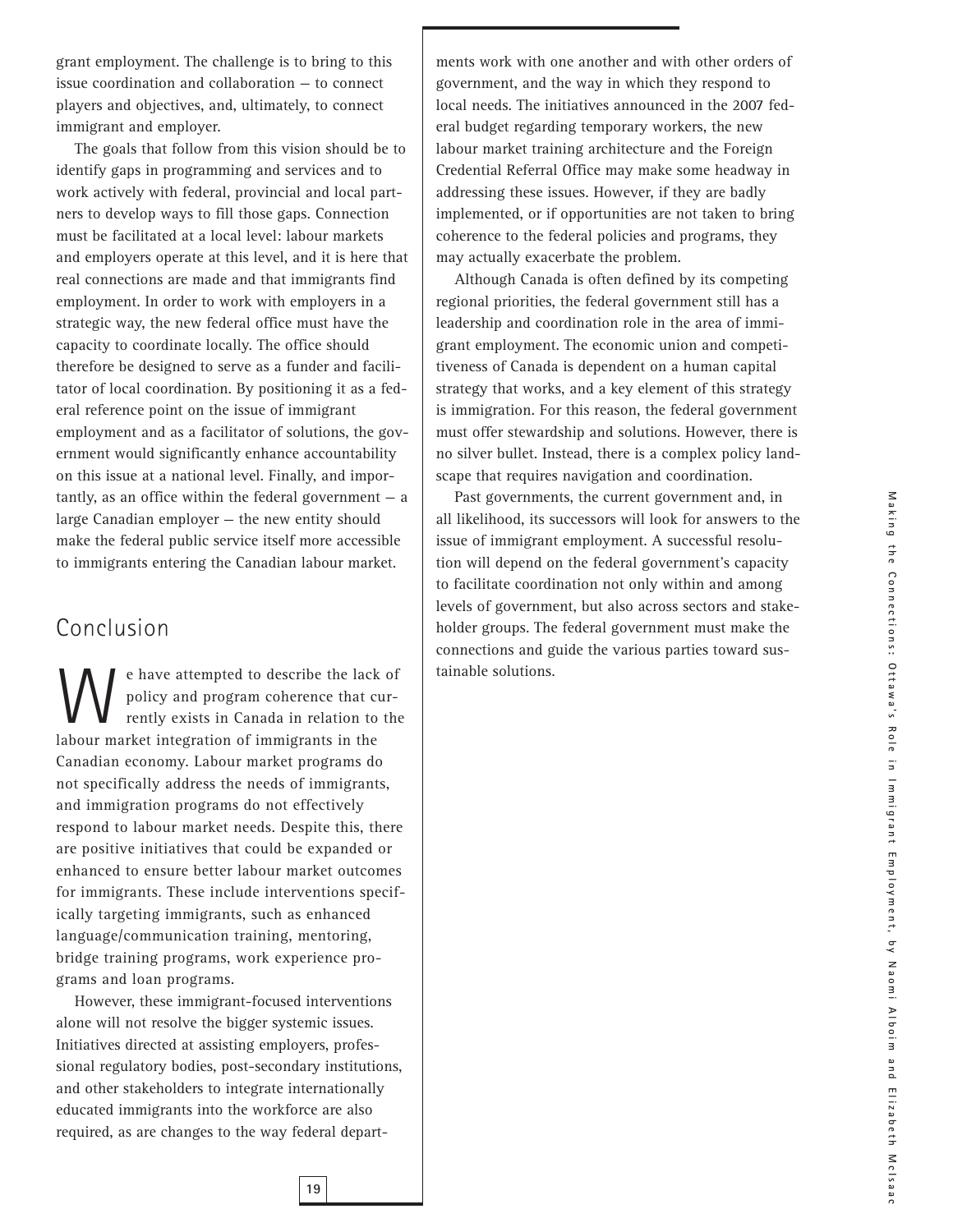#### **Notes**

- 1 These numbers include three broad classes of arrivals: economic immigrants (141,000-158,000), family-class immigrants (67,000-69,000) and refugees (25,900- 30,800). Within the economic class — those selected for their skills and/or economic investment — the largest category is made up of skilled workers (90,000- 100,500). However, this number also includes spouses and dependants, who may not be labour market destined, and only the principal applicant of these family units is actually assessed on the basis of the point system. It is important to bear in mind that potential labour market entrants do arrive under all categories.
- 2 For the purposes of this paper, skilled immigrants are defined as individuals who have immigrated to Canada after having acquired a post-secondary education and/or professional training and experience and who are labour market destined — they are not exclusively people who have been selected under the skilledworker category of the economic class.
- 3 The figure cited in Bloom and Grant (2001) is even higher, as it includes credential recognition of all Canadians. The figure cited in the present study for the impact of immigrant credentials was provided by Michael Bloom (personal communication, 2004).
- 4 Part 2 of the Act allows for contributions collected from employers and workers to be used only for labour market re-entry programs and services for EI-eligible clients.
- 5 The vast majority of employment preparation programs available to new immigrants without previous labour market attachment are limited to job-search supports and workshops, and these do not offer direct connections to employers.
- 6 The Public Policy Forum found that 46 percent of employers think that immigrants face language and communication barriers in the application phase, 36 percent during the interview phase, and 22 percent during the second interview job offer phase (2004). As well, *Canadian HR Reporter* has found that 81.9 percent of employers have concerns about language issues (2005).
- 7 In *The Canada-Ontario Immigration Agreement: Strategic Plan for Settlement and Language Training* , support for employer engagement through Regional Newcomer Employment Networks (RNENs) was identified as an action area for funding (Citizenship and Immigration Canada 2006a).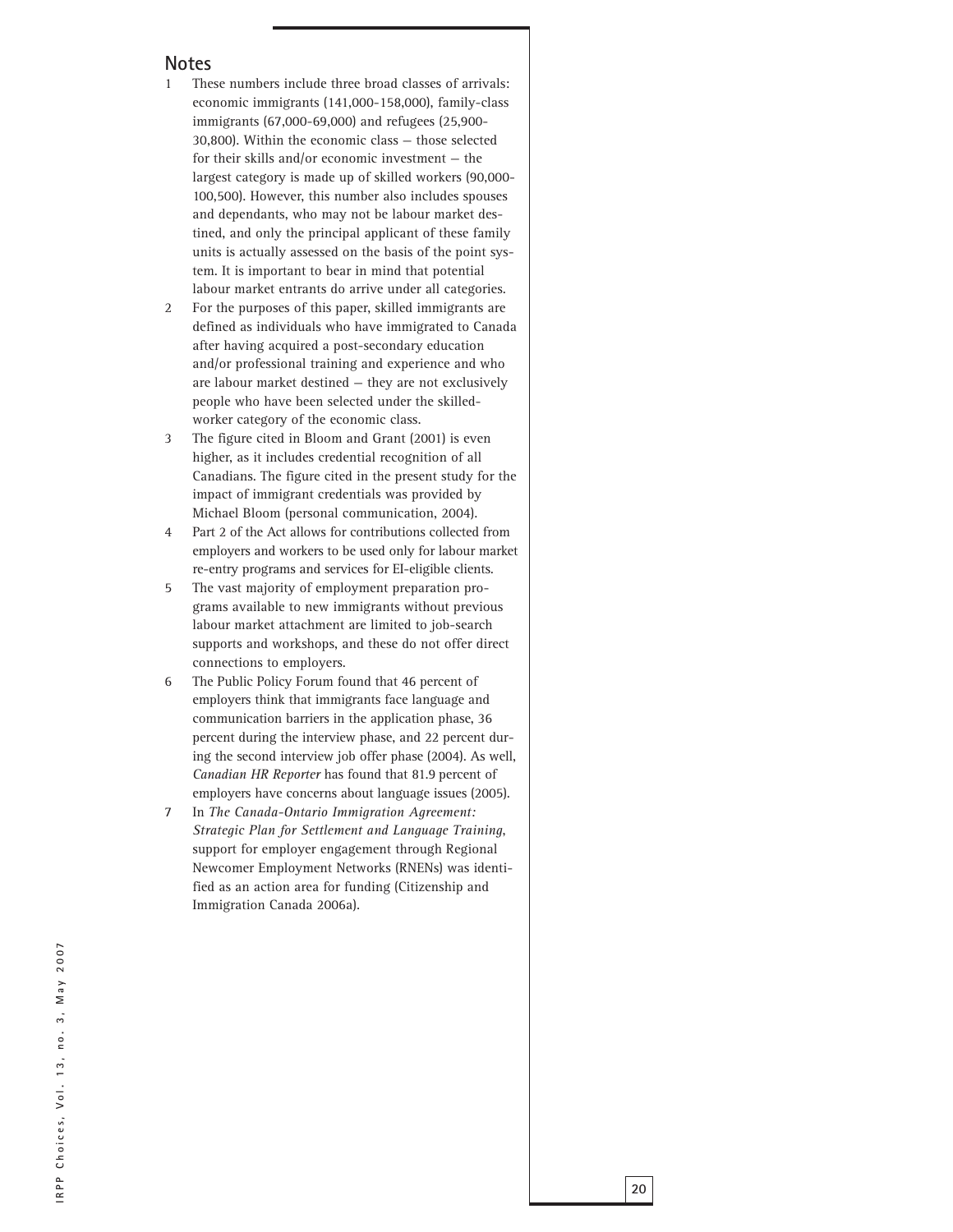#### **References**

- Affiliation of Multicultural and Social Service Agencies of British Columbia (AMSSA). 2006. *Business Mentoring for Immigrants: Literature Review and Inventory*, March.
- Alboim, N., R. Finnie, and R. Meng. 2005. "The Discounting of Immigrants' Skills in Canada." *IRPP Choices* 11 (2).
- Birrell, B., and E. McIsaac. 2006. "Integrating Immigrants in Canada: Addressing Skills Diversity." OECD Local Economic and Employment Development Programme, *From Immigration to Integration: Local Solutions to a Global Challenge*, November.
- Bloom, M., and M. Grant. 2001. *Brain Gain: The Economic Benefits of Recognizing Learning and Learning Credentials in Canada*. Ottawa: Conference Board of Canada.
- Bourgeois, A., and A. Debus. 2006. "Help Wanted: Long-Term Vacancies a Major Small Business Challenge." *CFIB Research*, April. Accessed April 13, 2007. http://www.cfib.ca/research/reports/rr3018.pdf
- *Canadian HR Reporter*. 2005. "Reality Check: Survey on Skilled Immigrants."
- Citizenship and Immigration Canada (CIC). 2006a. *The Canada-Ontario Immigration Agreement: Strategic Plan for Settlement and Language Training*. Ottawa: CIC.
- \_\_\_\_\_. 2006b. *Facts and Figures 2005: Immigration Overview — Permanent and Temporary Residents*. Ottawa: CIC.
- Finance Canada. 2006. *2006 Federal Budget Plan*. Ottawa: Finance Canada. Accessed April 19, 2006. http://www.fin.gc.ca/budget06/bp/bpc3ce.htm \_\_\_\_\_. 2007. *2007 Federal Budget Plan*. Ottawa: Finance Canada.
- Hiebert, D. 2006. "Beyond the Polemics: The Economic Outcomes of Canadian Immigration." *RIIM Working Paper Series* 06-15. Vancouver: Research on Immigration and Integration in the Metropolis.
- Human Resources and Social Development Canada (HRSDC). 2005. "Canada and Saskatchewan Sign Labour Market Partnership Agreement Worth \$109 Million." Press release, November 23. Ottawa: HRSDC.
- Ontario Ministry of Training, Colleges and Universities (OMTCU). 2002. *The Facts Are In! A Study of the Characteristics and Experiences of Immigrants Seeking Employment in Regulated Professions in Ontario*. Toronto: OMTCU. Accessed April 6, 2007. http://atwork.settlement.org/sys/atwork\_library\_detail. asp?doc\_id=1003038&passed\_lang=EN
- Ornstein, M. 2000. *Ethno-Racial Inequality in Toronto: Analysis of the 1996 Census*. Toronto: Institute for Social Research, York University.
- Picot, G., and A. Sweetman. 2005. *The Deteriorating Economic Welfare of Immigrants and Possible Causes: Update 2005*. Ottawa: Statistics Canada.
- Public Policy Forum. 2004. *Bringing Employers into the Immigration Debate: Public Policy Implications of the Survey Findings*. Ottawa: Public Policy Forum. Accessed April 13, 2007. http://www.triec.ca/docs/ PPFSurveyAnalysis.pdf
- Reitz, J.G. 2001. "Immigrant Skill Utilization in the Canadian Labour Market: Implications for Human

**21**

Capital Research." *Journal of International Migration and Integration* 2 (3): 347-78.

- Statistics Canada. 2005. *Longitudinal Survey of Immigrants to Canada: A Portrait of Early Settlement Experiences*. Ottawa: Statistics Canada.
- Sweetman, A. 2005. "Canada." In *Immigration as Labour Market Strategy: European and North American Perspectives*, edited by J. Niessen and Y. Schibel. Brussels: Migration Policy Group. Accessed April 13, 2007. http://www.migpolgroup.com/multiattachments/ 2547/DocumentName/CanadaImmigrationLabour MarketStrategySweetman.pdf
- Teelucksingh, C., and G.E. Galabuzi. 2005. *Working Precariously: The Impact of Race and Immigration Status on Employment Opportunities and Outcomes in Canada*. Toronto: Canadian Race Relations Foundation.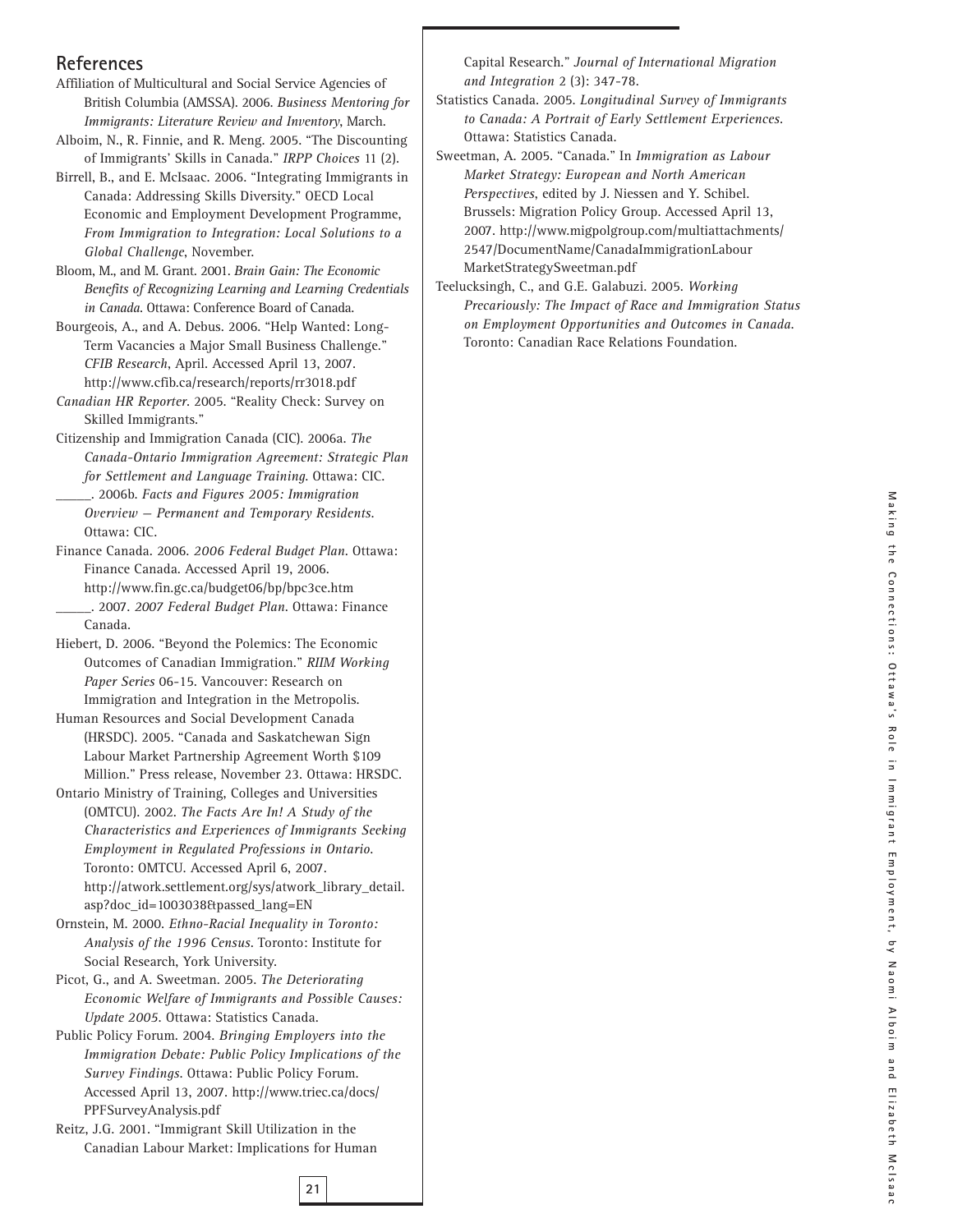# Related Publications

Shaping Canada's Future: Immigration and Refugee Policy/ Bâtir l'avenir : la politique relative à l'immigration et aux réfugiés

## Études publiées / Studies Published

"Controlling Irregular Migration in Canada: Reconciling Security Concerns with Human Rights Protection" François Crépeau and Delphine Nakache *IRPP Choices* Vol. 12, no. 1 (February 2006)

"The Discounting of Immigrants' Skills in Canada: Evidence and Policy Recommendations" Naomi Alboim, Ross Finnie and Ronald Meng *IRPP Choices* Vol. 11, no. 2 (February 2005)

"Tapping Immigrants' Skills: New Directions for Canadian Immigration Policy in the Knowledge Economy" Jeffrey G. Reitz *IRPP Choices* Vol. 11, no. 1 (January 2005).

"Beyond Harmonization: How US Immigration Rules Would Have Worked in Canada" Alan G. Green *Policy Matters* Vol. 5, no. 4 (July 2004)

"Economic Integration and Security: New Key Factors in Managing International Migration" Hélène Pellerin *Choices* Vol. 10, no. 6 (July 2004)

« Intégration économique et sécurité : nouveaux facteurs déterminants de la gestion de la migration internationale » *Choix* Vol. 10, no. 3 (Avril 2004)

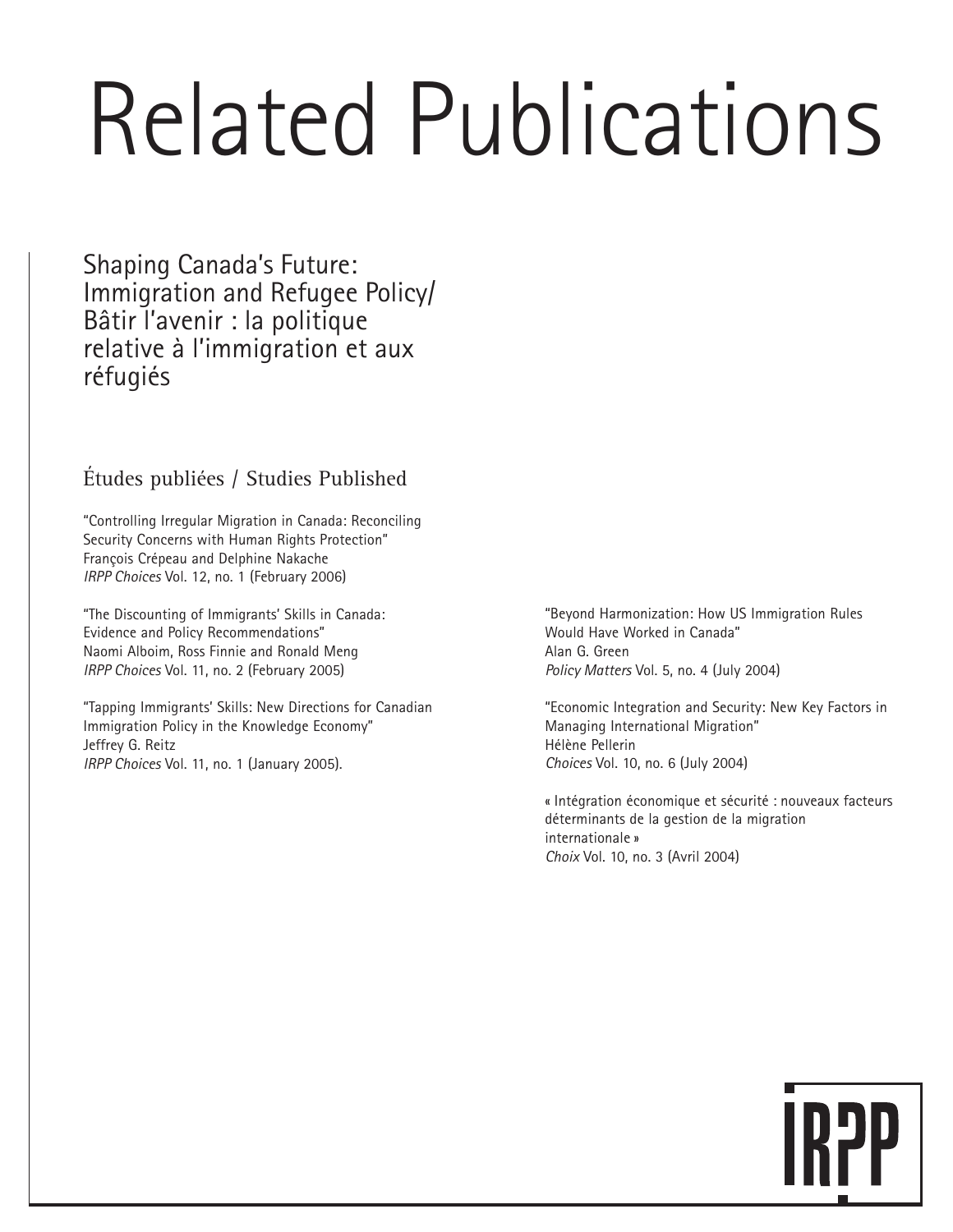out indique que le Canada continuera d'encourager l'immigration de façon soutenue ; il est donc important de se demander si l'ensemble des politiques actuelles dans ce domaine est efficace et produit les résultats visés out indique que le Canada continuera d'encourager l'immigration de façon soutenue ; il est donc important de se demander si l'ensemble des politiques actuelles dans ticulier celui de permettre aux travailleurs immigrants d'occuper un emploi. Des données récentes indiquent que ceux-ci doivent surmonter d'importants obstacles pour trouver un emploi qui correspond à leur expérience et à leur formation.

Comme plusieurs intervenants sont impliqués dans la tâche de faciliter l'accès à l'emploi des immigrants qualifiés, l'élaboration des politiques dans ce domaine et leur mise en œuvre sont fort complexes.

Les deux derniers budgets fédéraux prévoyaient des investissements spécifiquement destinés à améliorer l'intégration des travailleurs immigrants. Plus récemment, le gouvernement a annoncé la création du Bureau de reconnaissance des titres de compétences étrangers (avec un investissement de 13 millions de dollars sur deux ans). Voilà un acteur supplémentaire dans un domaine où les moyens d'action et les dispositions en matière de financement sont déjà nombreux, et la répartition des compétences n'est pas aisée. Avec le mandat qu'on lui a confié, cette nouvelle instance pourrait ajouter à la confusion à moins de devenir un instrument utile pour élucider la situation actuelle et y introduire plus de cohérence.

Dans cet article, Naomi Alboim et Elizabeth McIsaac se penchent sur le rôle que doit jouer le gouvernement fédéral pour favoriser l'intégration des travailleurs immigrants qualifiés au marché du travail. Plus particulièrement, les auteures s'intéressent à la reconnaissance des titres de compétences étrangers et aux stratégies visant à accroître l'employabilité des immigrants.

Les chercheuses tracent d'abord un portrait des immigrants qualifiés, de leurs expériences de recherche d'emploi et de l'état du marché du travail, et analysent ensuite les politiques actuelles. Elles constatent que les programmes gouvernementaux dans ce domaine fonctionnent en silos : il y a d'un côté le développement de l'emploi et de l'autre, l'immigration. Les responsabilités et l'obligation de rendre des comptes sont répartis entre différents ministères et paliers de gouvernement, ce qui crée des problèmes de coordination à la fois verticale et horizontale. À ce titre, les auteures constatent qu'aucune entente fédérale-provinciale et aucun progamme interministériel ne concerne de façon spécifique les besoins des travailleurs immigrants, en tant que groupe distinct, relativement à leur intégration au marché du travail.

En examinant la multitude de programmes et de pratiques, les auteures font le point sur certaines réussites, qui peuvent servir de base pour établir des façons de faire plus efficaces. Elles notent que les initiatives qui obtiennent le plus de succès sont celles qui s'attaquent aux obstacles auxquels font face les travailleurs immigrants et visent les objectifs suivants : aider les immigrants à acquérir une expérience de travail au Canada, leur offrir une formation précise pour combler certains besoins en matière de compétences et améliorer leur habileté à communiquer ; créer des réseaux professionnels ; et accroître la capacité des employeurs à intégrer ces travailleurs. Les initiatives qui sont conçues et mises en œuvre avec la participation active de tous les intervenants concernés sont plus susceptibles de

# Résumé

donner des résultats, et, dans le cas de l'intégration des immigrants au marché du travail, cela implique de façon toute particulière la participation des employeurs.

Étant donné la situation actuelle, et en se basant sur les politiques et les mesures qui ont déjà fait leurs preuves, les auteures concluent en faisant quelques recommandations touchant le rôle stratégique du gouvernement fédéral.

- Une meilleure collaboration est nécessaire parmi les différents paliers de gouvernement. Les ententes fédéralesprovinciales actuelles doivent être revues pour que les besoins spécifiques des immigrants sur le marché du travail soient pris en compte. On doit aussi reconnaître le rôle des municipalités, et leur donner les capacités et les ressources nécessaires pour offrir des services.
- Dans le cadre des programmes et services actuels, il est possible d'améliorer et d'étendre le rôle du gouvernement fédéral pour gagner en efficacité — par exemple en ce qui concerne les services d'évaluation et de formation en matière linguistique, la sensibilisation des employeurs, le mentorat, la formation pour faciliter la transition, les prêts étudiants et les programmes de stages rémunérés.
- Le mandat du Bureau de reconnaissance des titres de compétences étrangers, qui ouvrira au printemps de 2007, doit être clarifié et élargi. Le premier objectif de l'organisme étant de fournir une meilleure information aux immigrants, les auteures recommandent que l'accent soit mis sur la coordination des réseaux d'information existants et sur l'établissement de liens efficaces entre eux très tôt dans le processus d'immigration. Elles recommandent également qu'il facilite la création de réseaux entre les futurs immigrants (avant leur arrivée au pays) et les employeurs. Concernant le deuxième objectif du Bureau — offrir un service de référence sous forme de guichet unique —, les auteures insistent sur l'importance de la collaboration étroite entre le fédéral, les provinces et les autres intervenants pour mettre sur pied un centre national qui recueillirait l'information sur les exigences professionnelles des différents secteurs d'occupation, les programmes et les services disponibles, et dont les points d'accès seraient facilement repérables. Les chercheuses proposent enfin un troisième objectif pour le Bureau : créer des outils pour améliorer la reconnaissance des titres et des compétences au Canada. Pour ce faire, les institutions directement concernées (fournisseurs de services d'évaluation, organismes de réglementation professionnels, institutions d'enseignement postsecondaire et employeurs) devront s'impliquer davantage.

L'ensemble des politiques publiques actuelles touchant l'accès à l'emploi des travailleurs immigrants qualifiés est très complexe, et requiert une meilleure orientation et plus de coordination. Cette tâche repose sur la capacité du gouvernement fédéral à accroître la collaboration des différents paliers de gouvernement mais aussi la coopération entre tous les intervenants concernés. C'est le gouvernement fédéral qui doit faciliter ces liens et guider les parties dans la recherche de solutions durables.